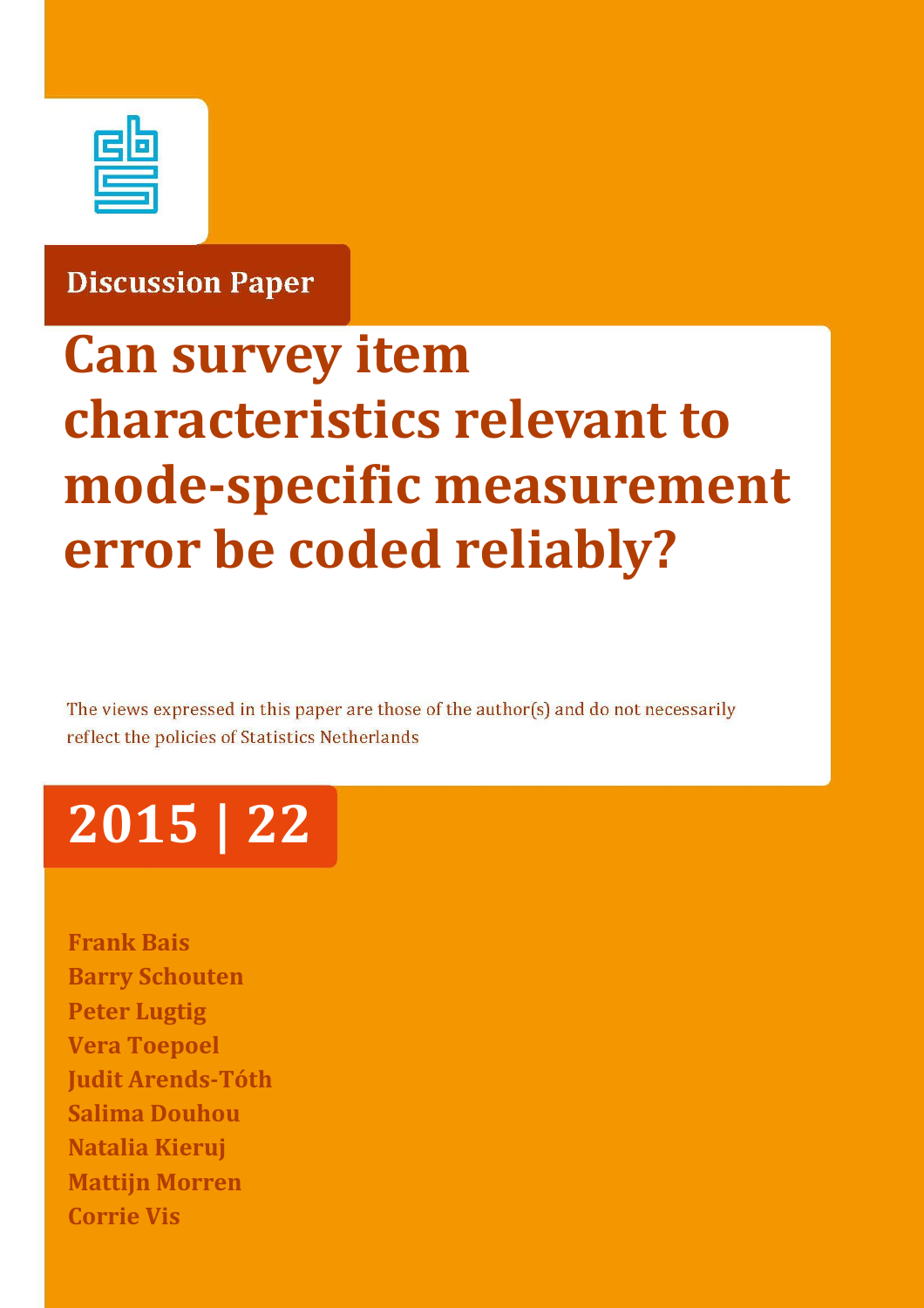# **Content**

### **1. Introduction 4**

#### **2. The item characteristics 7**

- 2.1 Towards a typology of item characteristics 7
- 2.2 Highlighting the most relevant item characteristics 10

#### **3. Method 14**

- 3.1 Surveys 14
- 3.2 The allocation of coders 15
- 3.3 Statistics 16

### **4. Results 17**

- 4.1 Relative frequencies 17
- 4.2 Intercoder reliabilities 18
- 4.3 Explaining low intercoder reliabilities 20

#### **5. Coping with low intercoder reliability 23**

- 5.1 Option 1: Excluding survey items 24
- 5.2 Option 2: Redefining and refining item characteristics 24
- 5.3 Option 3: Computerizing the definition and demarcation of item characteristics 25
- 5.4 Option 4: Using item characteristic scales with multiple applicability categories 25
- **6. Discussion 27**
- **References 29**
- **Appendix A 32**
- **Appendix B 34**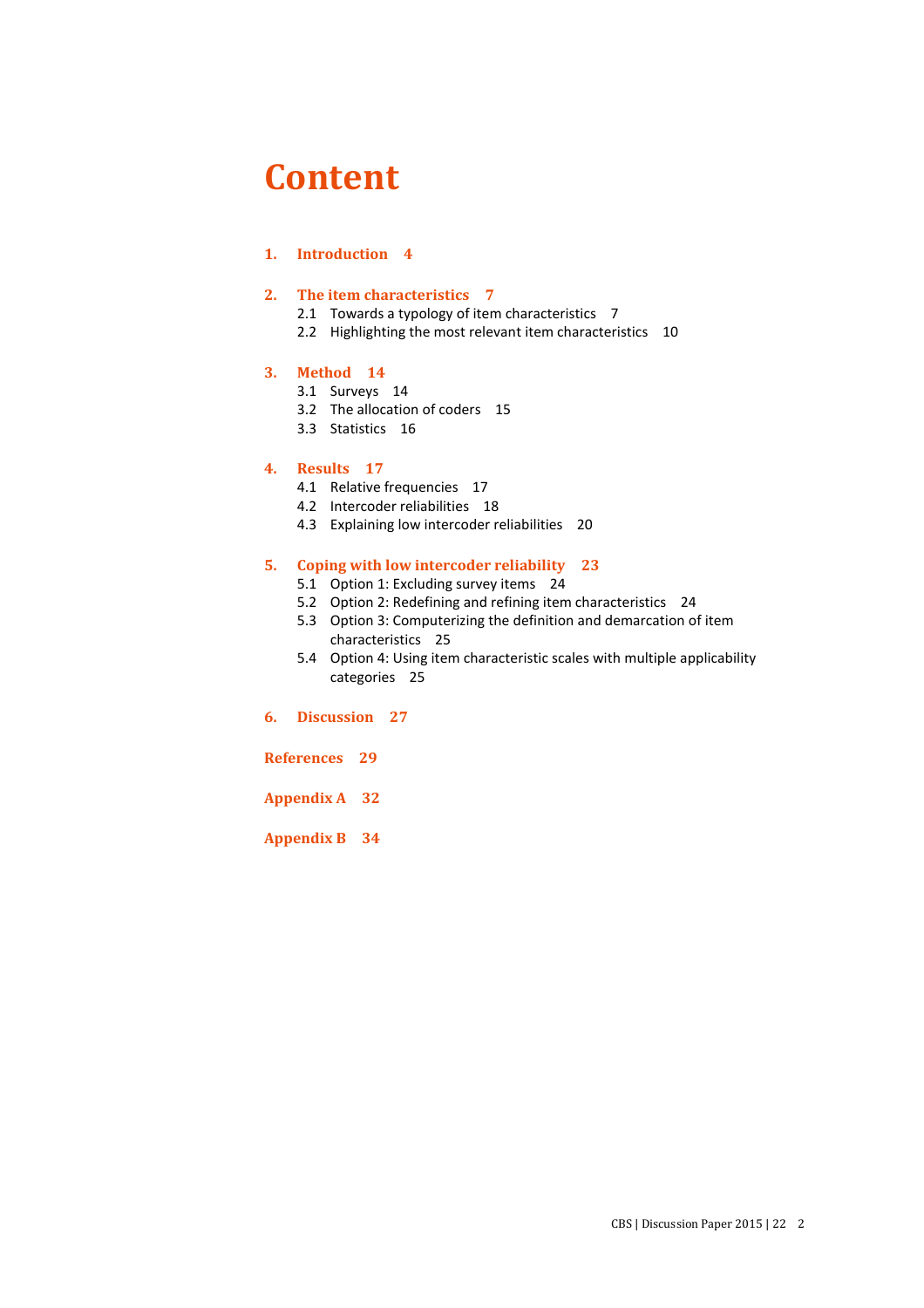#### **Summary**

In multi-mode questionnaire design, usually some consideration is given to modespecific measurement error. Despite this consideration, however, these measurement effects can be unexpectedly large. For this reason, there is a strong incentive to better predict measurement effects. This may be done by constructing profiles of a questionnaire, in which relevant item characteristics are summarized. For all items of a survey, these item characteristics need to be coded and combined. In this paper, we evaluated a list of item characteristics that literature has reported as relevant to mode-specific measurement error. Most importantly, we evaluated the reliability of the coding of such characteristics. Our results showed that intercoder reliability can be low for the most relevant characteristics. This may be explained by the difficulty of defining the item characteristics and the inherent subjectivity with which these item characteristics are coded. Finally, some suggestions are made for coping with low intercoder reliability.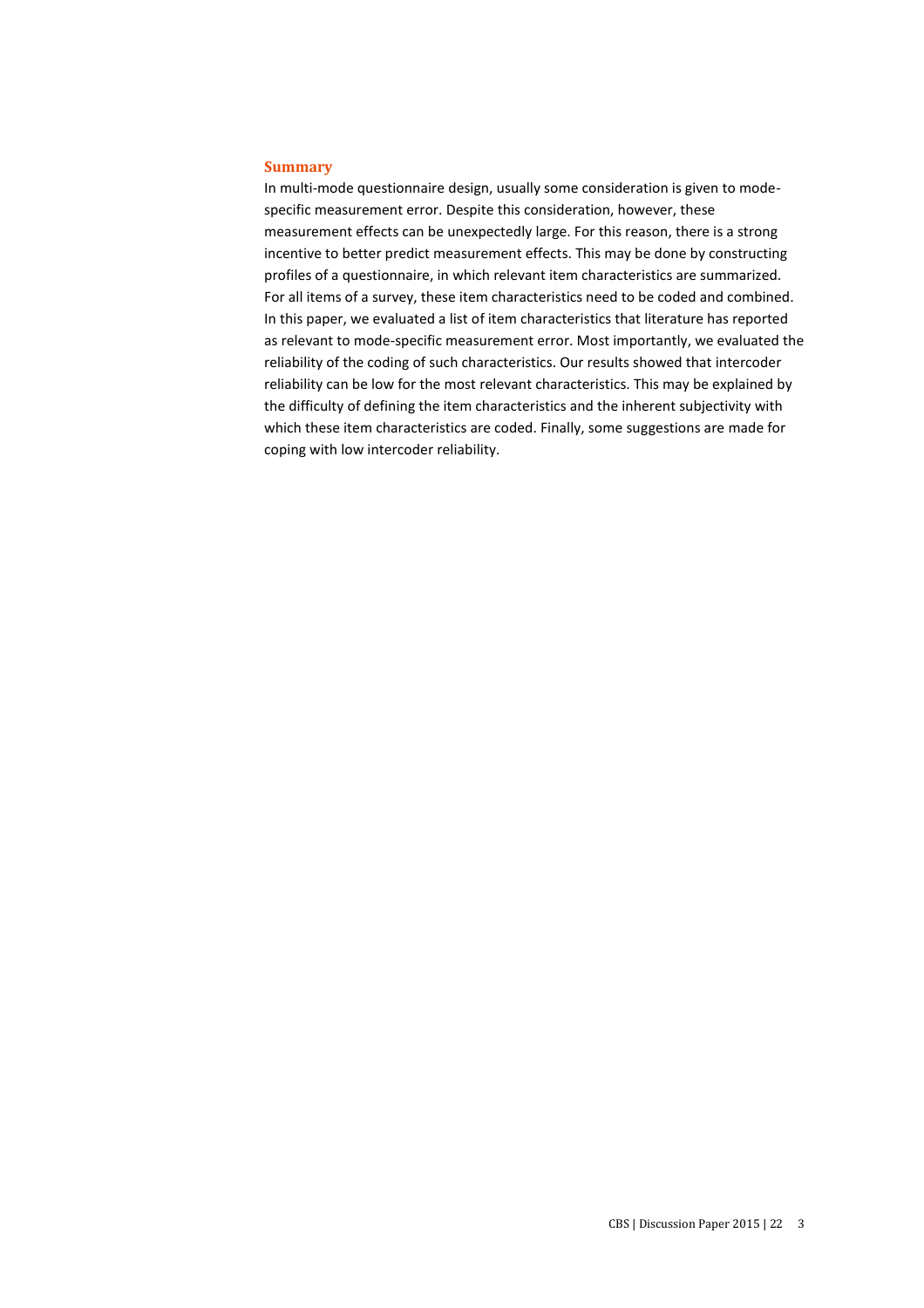# **1. Introduction**

In this study, we anticipated the current interest in measurement error that is dependent on the used survey mode. The occurrence and scope of this mode-specific measurement error are partly influenced by the characteristics of the items of the survey (Tourangeau, Rips, and Rasinski 2000). Examples of item characteristics are the content of the question (Gallhofer, Scherpenzeel, and Saris 2007) and the extent to which an item contains an emotional charge or sensitive information (Lensvelt-Mulders 2008). To investigate this relation between mode-specific measurement error and survey item characteristics, we coded the items of general population surveys of Statistics Netherlands and CentERdata on characteristics that are assumed to be influential in evoking mode-specific measurement error. For this purpose, we constructed an item characteristics scheme that is based on the Survey Quality Predictor (SQP) typology of Saris and Gallhofer (2007) and Gallhofer et al. (2007), and on the typology of Campanelli et al. (2011). In order to employ this scheme, however, it is imperative that item characteristics can be coded reliably. If items cannot be coded reliably on their characteristics unambiguously, the relation between item characteristics and mode-specific measurement error cannot be investigated reliably. Therefore, in this paper, we investigated the extent to which the coding of item characteristics can be done reliably.

In current survey practice, a variety of survey modes is used to collect data, including multiple modes within single surveys, which are called mixed-mode surveys (De Leeuw 2005). Combining different modes within surveys has the benefit of increasing the total response rate, as well as reducing survey costs. However, this cost efficiency of mixed-mode designs may come along with potential changes, as answers to the same survey questions that are asked under different modes are not necessarily equivalent (Klausch, Hox, and Schouten 2013). Observed differences in survey outcomes when using different data collection modes are called mode effects (Buelens and Van den Brakel 2011). Different survey modes may produce mode effects, which can be the result of mode-specific measurement effects (Buelens and Van den Brakel 2011), having their impact on survey data quality (Roberts 2007). Mode-specific measurement effects refer to the influence of a survey mode on answers that respondents give (Vannieuwenhuyze, Loosveldt, and Molenberghs 2010) and arise as different modes evoke different kinds of measurement errors while reporting an answer (Buelens and Van den Brakel 2011; Buelens et al. 2012).

Despite this problem of mode-specific measurement effects (in the remainder of this paper simply called 'measurement effects'), taking into account anticipated mode effects is often done insufficiently, as this is difficult and may cost too much time. Also, users who launch surveys are not always aware of measurement effects due to specific questionnaire characteristics interacting with a mixed mode design. Choosing a survey questionnaire design may have unknown consequences for the quality of the survey questions (Saris and Gallhofer 2007) and it is difficult to come to a design that is optimal for all items, as many items are affected by the survey mode to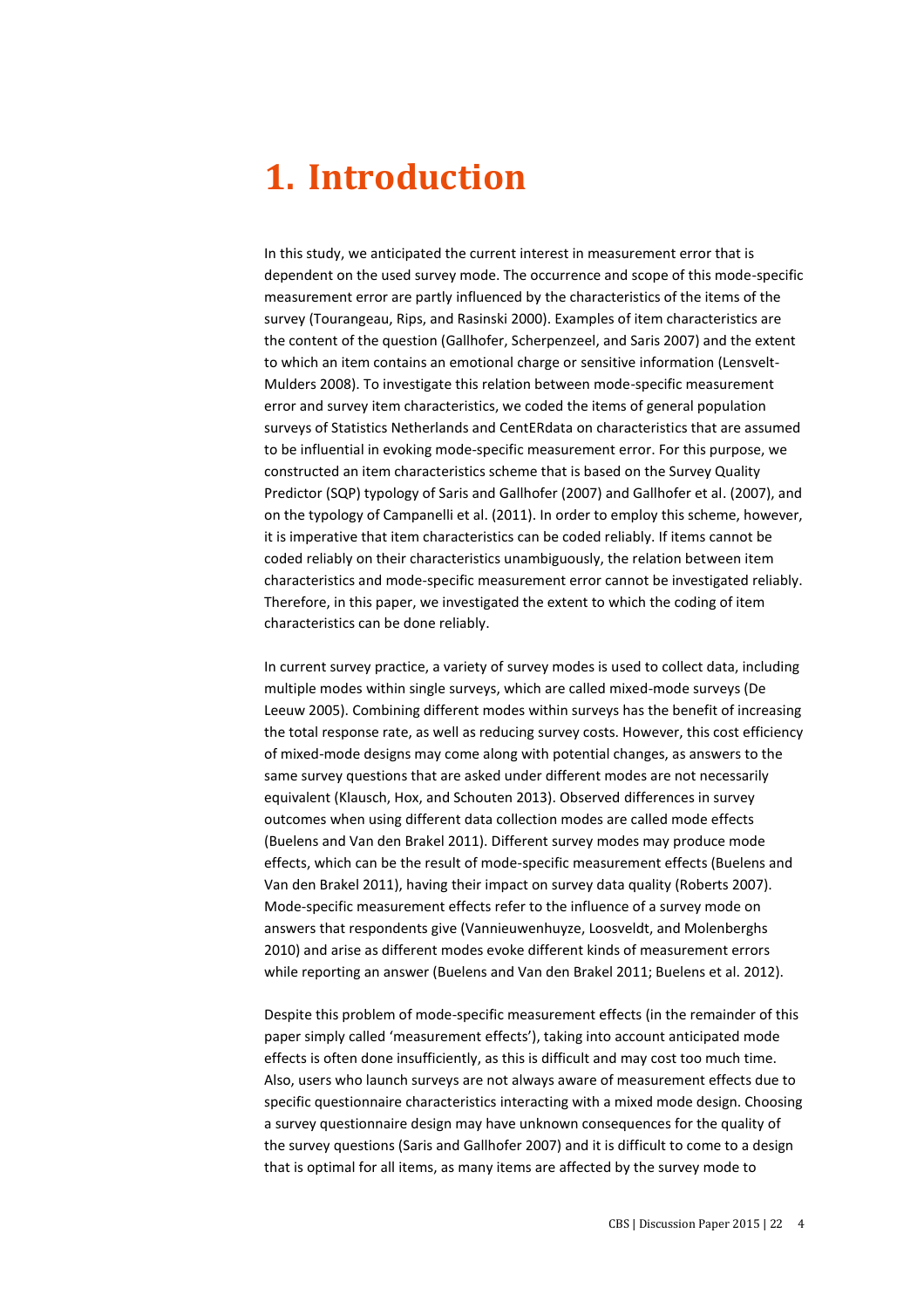different extents. In order to investigate the relation between survey mode, the type of survey item, and measurement effects, Beukenhorst et al. (2013) developed a coding scheme with variables characterizing the survey items of the Crime Victimisation Survey (CVS) 2011. Their coding scheme was based on the typologies of Campanelli et al. (2011), Gallhofer et al. (2007), and Saris and Gallhofer (2007). With such a questionnaire typology, one can try to explore to what extent questionnaire characteristics can explain different answering behaviour in different survey modes.

An example of a characteristic of a survey question is to what extent the question asks for a socially desirable answer (Lensvelt-Mulders 2008). The tendency of a respondent to give a socially desirable answer is relatively larger when an interviewer is administering the interview (Kreuter, Presser, and Tourangeau 2008; Tourangeau and Yan 2007). Surely, it is relatively harder to admit deviating from a social norm towards a present interviewer than anonymously filling out a social norm deviation in a web-administered interview. Consequently, answers to questions that ask for socially desirable answers may differ between interviewer and non-interviewer modes. To put it over-simplified, in the case of social desirability, an answer to such questions in non-interviewer mode may be 'more true' than in interviewer mode, which may be considered a measurement effect. In short, characteristics of survey items are related to the occurrence of mode-specific measurement error. Therefore, it may be useful to construct a typology of item characteristics for complete surveys.

The characteristics of the survey questionnaire and its items are called questionnaire profiles (Beukenhorst et al. 2013), summarizing item characteristics that might lead to undesirable answering behaviour. By constructing typologies for questionnaires, we can investigate to what extent they are able to explain variation in answering behaviour in mixed-mode surveys. Such questionnaire profiles may be helpful in anticipating measurement effects, given successful identification and enough explanatory power. In order to construct questionnaire profiles, survey items need to be coded on their characteristics. By their experiment, Beukenhorst et al. (2013) made a first attempt to characterize a whole survey questionnaire to investigate measurement effects. They concluded that 'measurement effects dominate differences between modes after regular weighting adjustment', but they used only one survey on a specific topic and a restricted selection of items in their study. Hence, the question is to what extent measurement effects may be found for multiple surveys on a broad range of topics and for a large selection of different kind of items. Our study will be a first step toward investigating measurement effects in the mixedmode context for multiple surveys.

Before we are able to use questionnaire profiles to investigate measurement effects, however, we need to know to what extent items can actually be coded on their characteristics reliably. If multiple item coders would not agree on how to categorize certain items on certain characteristics, one could wonder to what extent complete questionnaire profiles may be constructed at all. For instance, when two coders would disagree on whether an item contains sensitive information, this specific item could not be characterized to the extent to which it contains sensitive information based on the judgment of the two coders. As a consequence of intercoder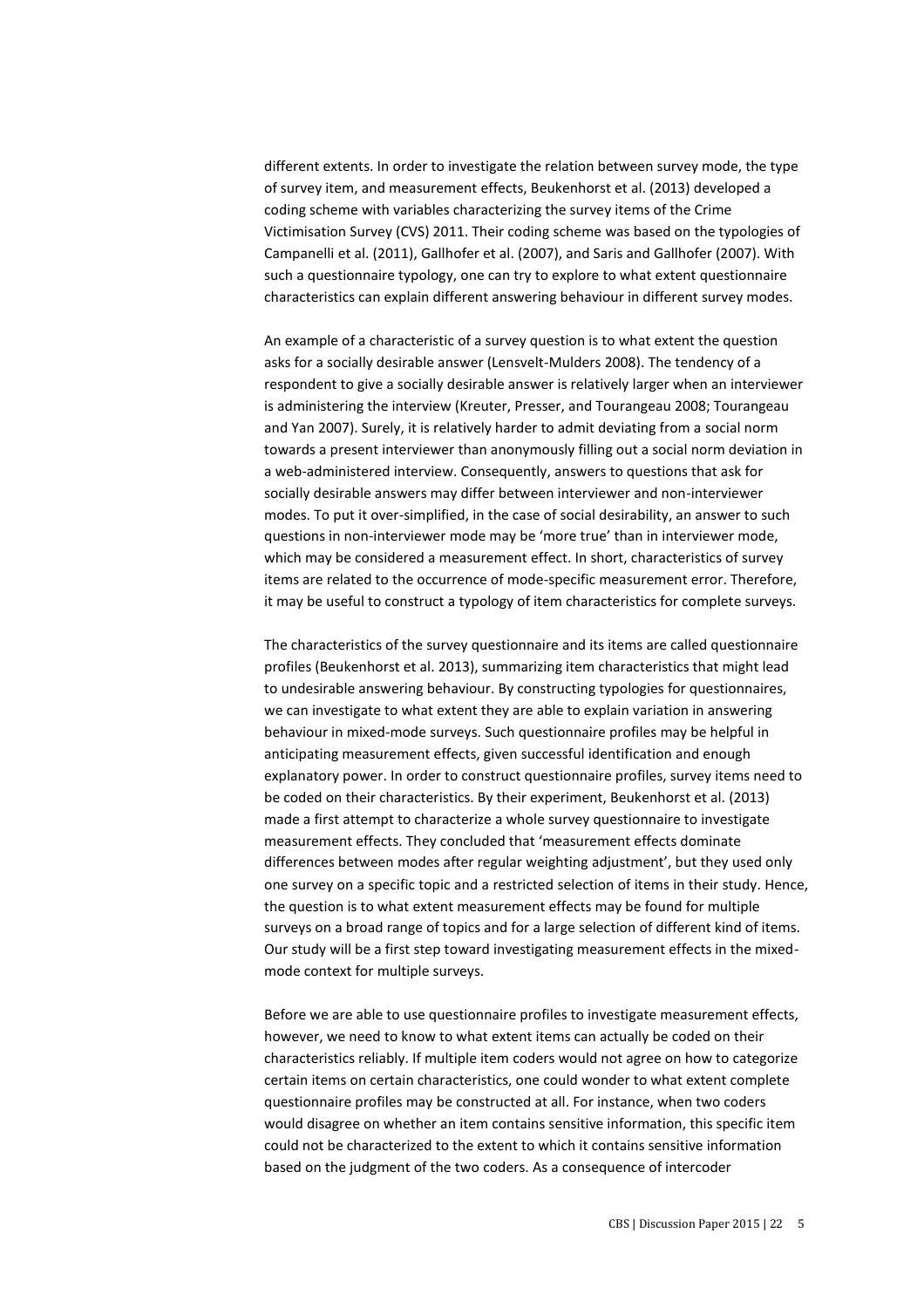disagreement, certain item characteristics may need to be omitted from the typology. Beukenhorst et al. (2013) removed the characteristics sensitive information and centrality, as they evoked too much disagreement. Thus, to be able to construct questionnaire profiles, intercoder agreement in coding the item characteristics is a prerequisite. The current study is about investigating this intercoder agreement on various item characteristics for all items in multiple surveys.

Beukenhorst et al. (2013) executed their experiment by using an item coding scheme that was partly based on the SQP typology of Saris and Gallhofer (2007) and Gallhofer et al. (2007), and on the typology of Campanelli et al. (2011). On the basis of these typologies and extensive discussions of the coders involved, we constructed a questionnaire characteristics scheme consisting of both question and answer characteristics. By coding multiple questionnaires of Statistics Netherlands and CentERdata, we can investigate the intercoder reliability on these characteristics for many items that highly range over various general population topics. In case the intercoder reliability is relatively high on certain characteristics, a questionnaire profile based on these characteristics may be constructed relatively easily. In case the intercoder reliability is relatively low on certain characteristics, we need to explain this low reliability and how to cope with it. For this study, we coded 11 surveys on 15 question characteristics and one answer characteristic to answer three research questions. We 1) investigated the intercoder reliability for each item characteristic over the items of all surveys together; 2) tried to explain potential low intercoder reliability, and; 3) gave suggestions about how to cope with such low reliability.

The motivation for our study and coding scheme is set in the context of multi-mode surveys. Obviously, the scheme may assist any design choice considering measurement error and our findings are not limited to the multi-mode context only. We do concentrate here, however, on the item characteristics that are most relevant to this multi-mode context. From here, we will first motivate the chosen question and answer characteristics in section 2. In section 3, we will present all surveys for which these characteristics are coded and elaborate on the actual coding procedure and the statistics that will be calculated. In section 4, we will present all statistical results of the actual coding experiment and answer research questions 1) and 2). In section 5, we will answer research question 3) and suggest ways of coping with low intercoder reliability. In section 6, we will conclude with a discussion of these results.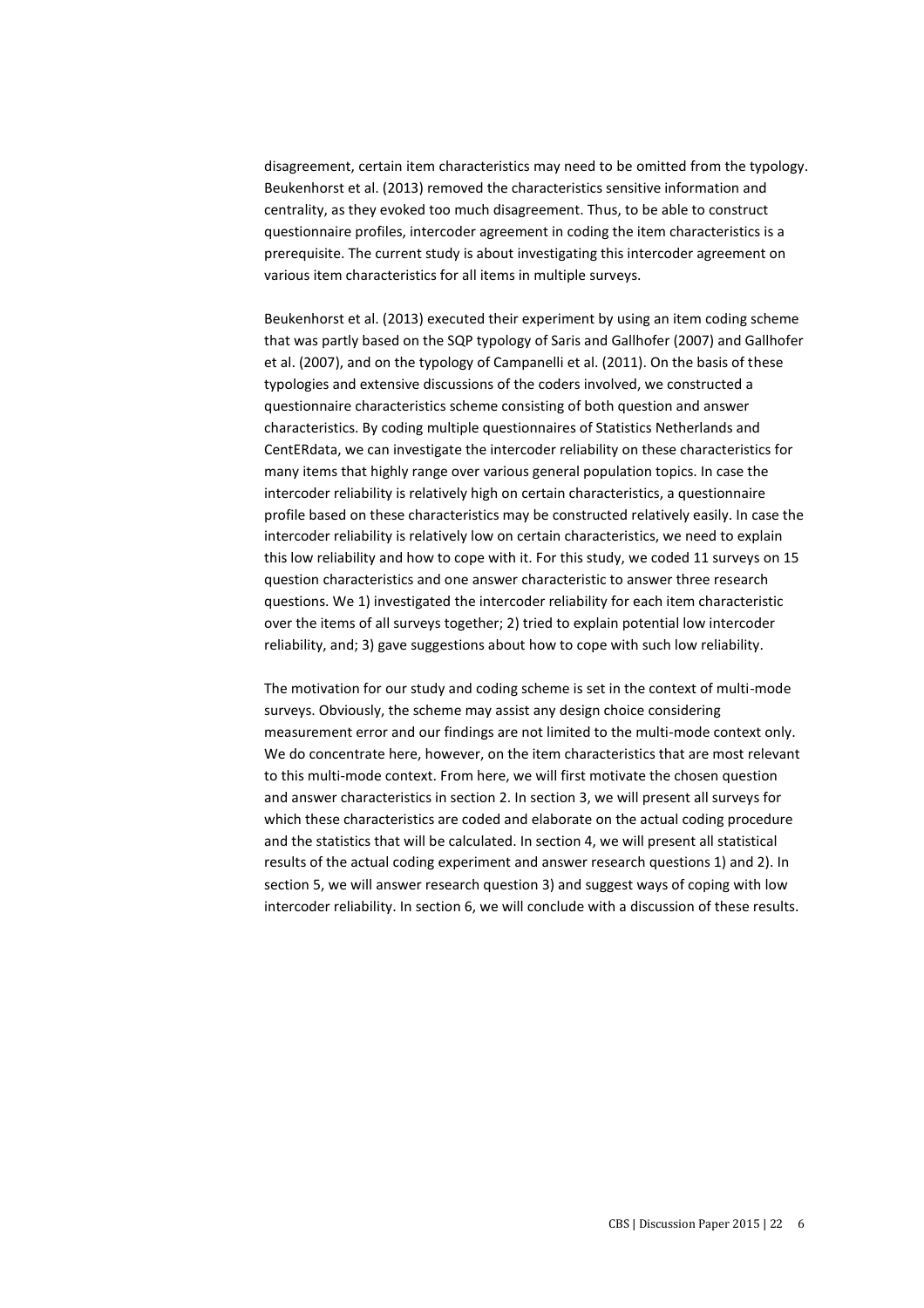# **2. The item characteristics**

In this section, we will first elaborate on a pilot study that we executed and to what changes this resulted for the list of item characteristics that was used for the actual coding study. Second, we will present the final list of item characteristics as used in the current study. And third, we will give a motivation on the item characteristics that evoke measurement effects according to the literature.

#### **2.1 Towards a typology of item characteristics**

Saris and Gallhofer (2007) and Gallhofer et al. (2007) created a typology of item characteristics to predict the quality of survey items in terms of validity and reliability. Campanelli et al. (2011) classified item characteristics that are regarded as relevant to mode-specific measurement error and thus to mixed-mode questionnaire design. Based on these typologies, we constructed a list of item characteristics to be used in a pilot study. The pilot study was set up to investigate the factual occurrence of each item characteristic and to check for potential difficulties during the coding process. The list consisted of 28 item characteristics. Expert discussion meetings for the involved coders were planned before the start of the pilot study. During these meetings, the item characteristics were discussed extensively. After these meetings, consensus among the researchers was reached about the exact definitions and accompanying categories of the selected item characteristics. After discussing and defining the item characteristics, the researchers decided to use all the selected characteristics for the pilot study.

In the pilot study, a selection of 31 items of the Dutch Labour Force Survey (LFS) and 50 items of the three LISS core studies 'Personality', 'Politics & Values', and 'Religion & Ethnicity' was coded on its item characteristics by six of the co-authors. We chose these 81 items in such a way to capture as many of the item characteristics as possible. The four chosen surveys differed substantially in topic, so that a relatively broad range of topics and item characteristics was covered. After the pilot study, its evaluation, and several follow-up meetings, the list of item characteristics was finalized for the actual coding study with the adjustments from the pilot study. In total, 29 item characteristics were selected for the actual coding study. Thirteen of these characteristics were considered to be codeable on their true category unambiguously. These 13 characteristics were coded by a single coder and are not taken into consideration for this paper. See table 2.1.1 below for an overview of the 16 item characteristics that are involved in the current study and table 5.4.1 in Appendix A for an overview of these remaining 13 item characteristics.

After the pilot study, a few important changes were made. Based on the results of the pilot study, the item characteristic filter question was split up into two separate item characteristics; one item characteristic that asks whether an item is factually a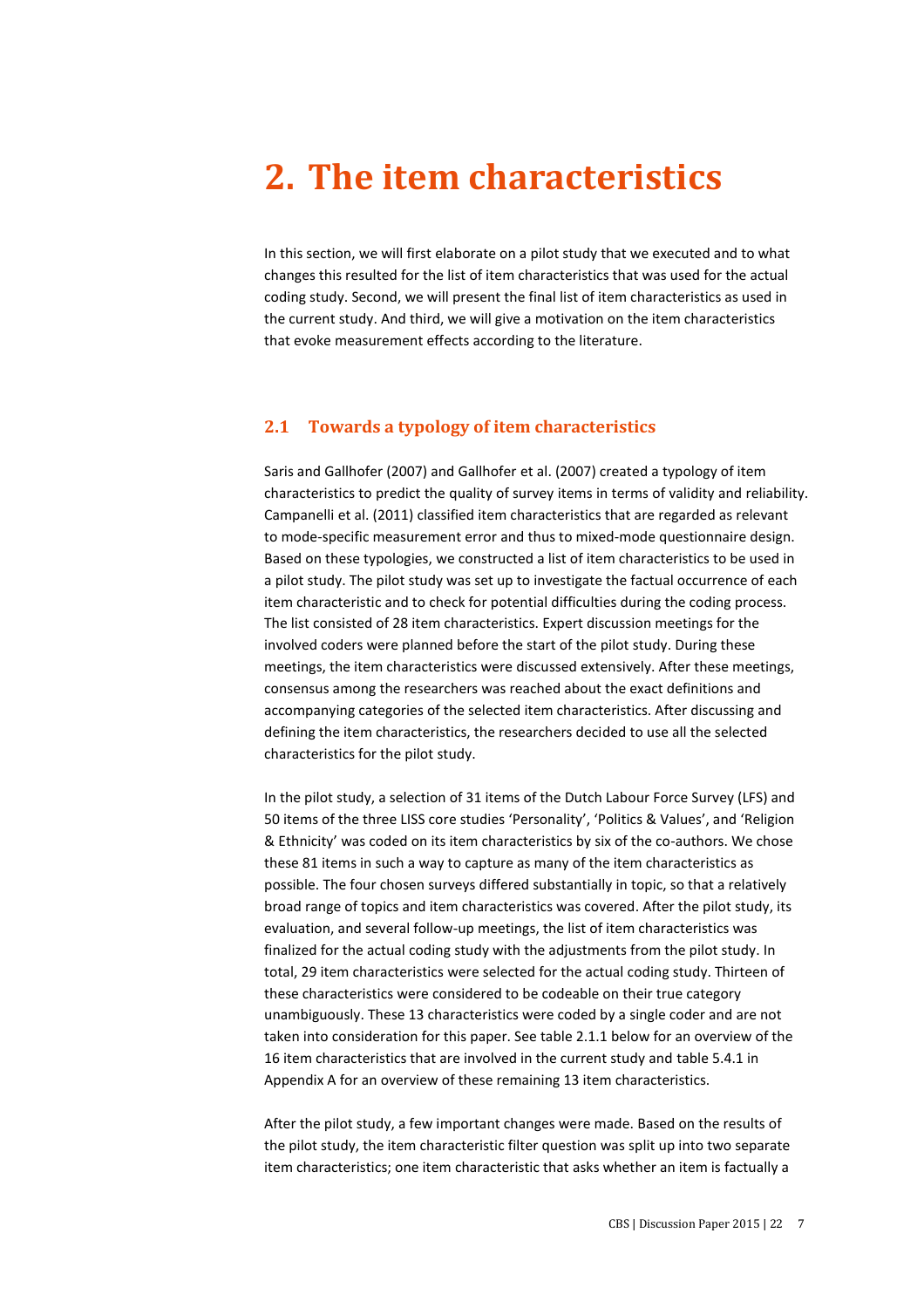filter question (see table 5.4.1); and a second item characteristic that asks whether an item could make the respondent presume that it would be a filter question, regardless of whether the item factually is a filter question (see table 2.1.1). Also, for the item characteristics sensitive information and centrality (see table 2.1.1), the middle option was removed so that only two coding categories remained for these characteristics: Characteristic not applicable and characteristic applicable. This was done because it appeared to be difficult for the coders to choose between two gradual categories of applicability of these characteristics. Finally, a few item characteristics were defined more strictly, as it was not clear for some items what coding category had to be chosen based on their definitions.

| Item              | Definition of the item                         | Coding                   | <b>References</b>       |
|-------------------|------------------------------------------------|--------------------------|-------------------------|
| characteristic    | characteristic as used in<br>the current study | number and<br>categories |                         |
| Content of the    | What kind of topic or                          | 1 factual                | Campanelli et al. 2011; |
| question          | aspect is the item                             | behaviour                | Gallhofer et al. 2007;  |
|                   | about?                                         | 2 otherwise              | Lozar Manfreda and      |
|                   |                                                | factual                  | Vehovar 2002; Saris     |
|                   |                                                | 3 opinion                | and Gallhofer 2007;     |
|                   |                                                | 4                        | Schonlau et al. 2003    |
|                   |                                                | satisfaction             |                         |
|                   |                                                | 5 otherwise              |                         |
|                   |                                                | subjective               |                         |
| Emotional         | Does the item contain                          | 0 not                    | Lensvelt-Mulders 2008   |
| charge            | potentially emotional                          | applicable /             |                         |
|                   | words or a potentially<br>emotional charge?    | 1 applicable             |                         |
| Sensitive         | Does the item contain                          | 0 not                    | Campanelli et al. 2011; |
| information       | sensitive information of                       | applicable /             | Gallhofer et al. 2007;  |
|                   | some societal, menial or                       | 1 applicable             | Kreuter et al. 2008;    |
|                   | personal kind?                                 |                          | Lensvelt-Mulders        |
|                   |                                                |                          | 2008; Saris and         |
|                   |                                                |                          | Gallhofer 2007;         |
|                   |                                                |                          | Tourangeau and Yan      |
|                   |                                                |                          | 2007                    |
| Presumption of    | Might the respondent be                        | 0 not                    | Bosley et al. 1999;     |
| a filter question | able to presume the                            | applicable /             | Eckman et al. 2014;     |
|                   | item to be a filter                            | 1 applicable             | Kreuter et al. 2011     |
|                   | question?                                      |                          |                         |
| Centrality        | Does the item go                               | 0 not                    | Gallhofer et al. 2007;  |
|                   | beyond the interest,                           | applicable /             | Saris and Gallhofer     |
|                   | knowledge or                                   | 1 applicable             | 2007; Van der Zouwen    |
|                   | experience of the                              |                          | 2000                    |

# **2.1.1 Definitions of the item characteristics, their coding numbers and categories, and references**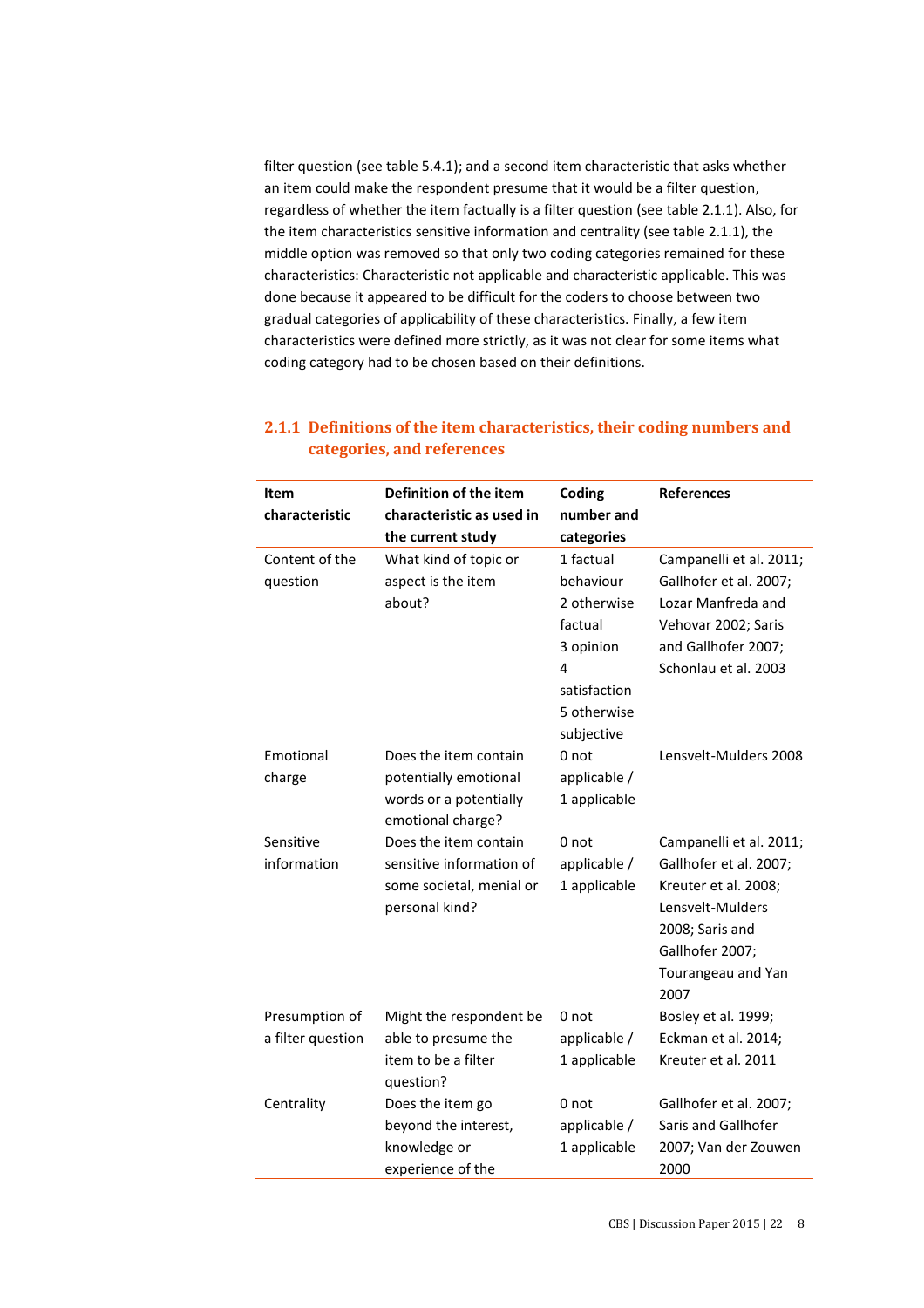| Item             | Definition of the item    | Coding       | <b>References</b>       |
|------------------|---------------------------|--------------|-------------------------|
| characteristic   | characteristic as used in | number and   |                         |
|                  | the current study         | categories   |                         |
|                  | respondent?               |              |                         |
| Question         | Does the item contain     | 0 not        | Beukenhorst et al.      |
| complexity 1:    | unknown or difficult      | applicable / | 2013; Van der Zouwen    |
| <b>Difficult</b> | words or complex          | 1 applicable | 2000                    |
| language usage   | sentences?                |              |                         |
| Question         | Does the item contain     | 0 not        | Beukenhorst et al.      |
| complexity 2:    | conditions?               | applicable / | 2013; Van der Zouwen    |
| Conditions       |                           | 1 applicable | 2000                    |
| Question         | Does answering require    | 0 no         | Van der Vaart et al.    |
| complexity 3:    | some kind of memory?      | memory       | 1995; Van der Zouwen    |
| Memory           |                           | $1$ non-     | 2000                    |
|                  |                           | specific     |                         |
|                  |                           | memory       |                         |
|                  |                           | 2 memory <   |                         |
|                  |                           | 1 month ago  |                         |
|                  |                           | 3 memory >   |                         |
|                  |                           | 1 month ago  |                         |
| Question         | Does the item refer to a  | 0 not        | Van der Zouwen 2000;    |
| complexity 4:    | concrete, specific        | applicable / | Van der Zouwen and      |
| Hypothetical     | hypothetical situation in | 1 applicable | Dijkstra 1996           |
| situation        | the future?               |              |                         |
| Question         | Does answering require    | 0 not        | Beukenhorst et al.      |
| complexity 5:    | the performance of        | applicable / | 2013; Van der Zouwen    |
| Calculations     | some kind of              | 1 applicable | 2000                    |
|                  | calculation?              |              |                         |
| Question         | Does the item contain     | 0 not        | Campanelli et al. 2013; |
| complexity 6:    | multiple sub-questions    | applicable / | Foddy 1993; Fowler      |
| Ambiguity        | or is the item otherwise  | 1 applicable | and Mangione 1990;      |
|                  | potentially confusing?    |              | Van der Zouwen 2000     |
| Response         | Do the answering          | 0 not        | Campanelli et al. 2011; |
| complexity       | options contain           | applicable / | Gallhofer et al. 2007;  |
|                  | unknown or difficult      | 1 applicable | Saris and Gallhofer     |
|                  | words or complex          |              | 2007                    |
|                  | sentences, or do they     |              |                         |
|                  | require the execution of  |              |                         |
|                  | some kind of              |              |                         |
|                  | performance?              |              |                         |
| Time reference   | What time period does     | 1 past $/2$  | Gallhofer et al. 2007;  |
|                  | the item refer to?        | present $/3$ | Saris and Gallhofer     |
|                  |                           | future       | 2007                    |
| Mismatch         | Do the question and its   | 0 not        | Beukenhorst et al.      |
|                  | answering options         | applicable / | 2013; Van der Zouwen    |
|                  | match?                    | 1 applicable | 2000                    |
| Formulation      | Is the item formulated    | 0 not        | Fowler 1995; Gallhofer  |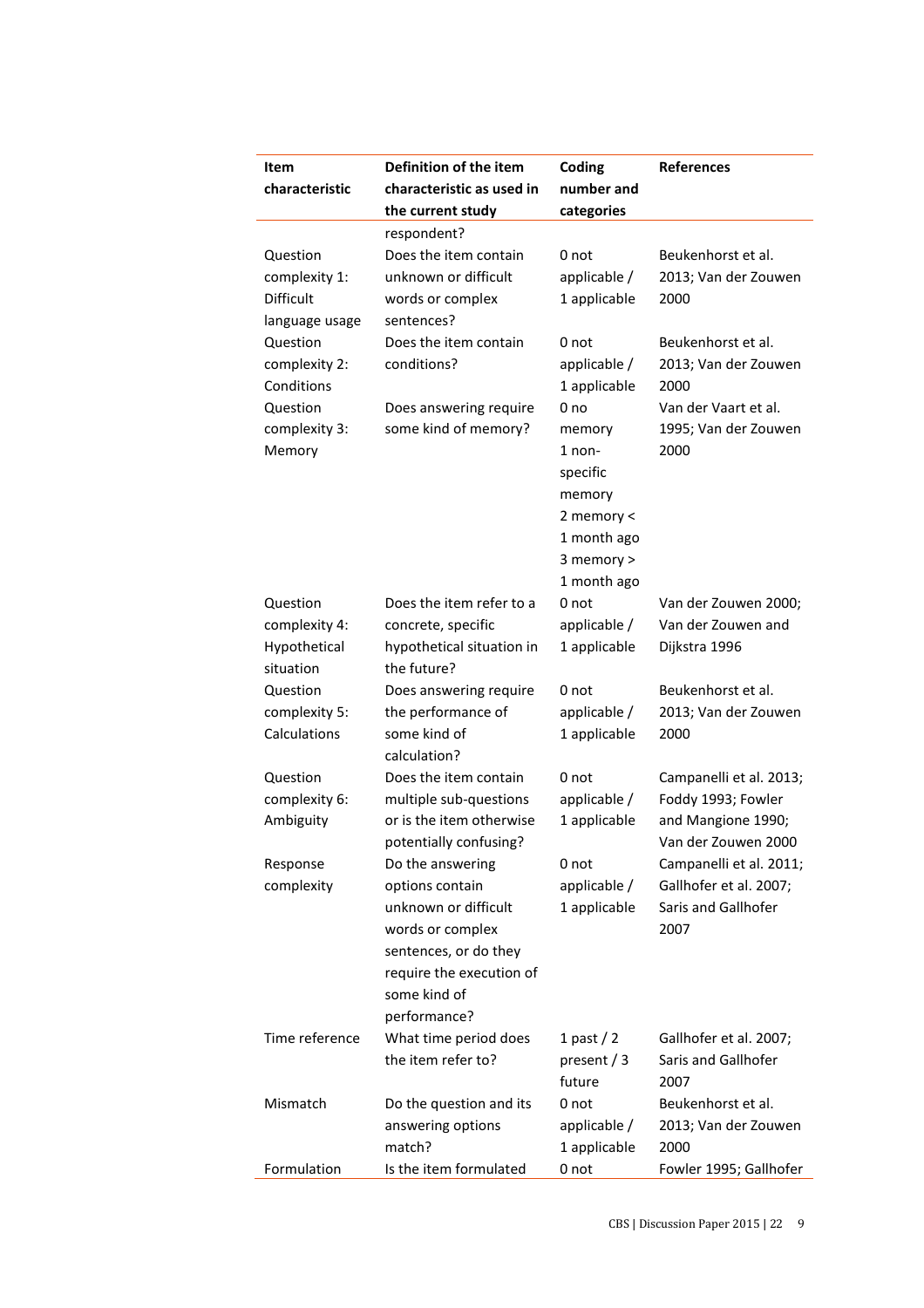| <b>Item</b><br>characteristic | Definition of the item<br>characteristic as used in<br>the current study | Coding<br>number and<br>categories    | <b>References</b>                                                                 |
|-------------------------------|--------------------------------------------------------------------------|---------------------------------------|-----------------------------------------------------------------------------------|
|                               | as a statement?                                                          | applicable /<br>1 applicable          | et al. 2007; Saris and<br>Gallhofer 2007; Saris<br>et al. 2010; Ye et al.<br>2011 |
| Clarification                 | Does the item contain<br>some kind of<br>clarification?                  | 0 not<br>applicable /<br>1 applicable | Gallhofer et al. 2007;<br>Saris and Gallhofer<br>2007; Van der Zouwen<br>2000     |

# **2.2 Highlighting the most relevant item characteristics**

From here, we will give a motivation for the inclusion of six specific item characteristics. We will elaborate on these item characteristics specifically, as they are considered particularly influential in evoking measurement effects according to the literature. See table 2.2.1 for examples of items that contain or are related to the most influential item characteristics that we have selected for the current study (see section 3.2).

# **2.2.1 The most relevant item characteristics with examples of questions containing or relating to these characteristics**

| <b>Characteristic</b>    | Example of a question containing or relating to the              |  |  |
|--------------------------|------------------------------------------------------------------|--|--|
|                          | characteristic                                                   |  |  |
| Content of question:     | "What sport do you practice?"                                    |  |  |
| <b>Factual behaviour</b> |                                                                  |  |  |
| Content of question:     | "In which year did you enter into employment with your           |  |  |
| Otherwise factual        | current employer?"                                               |  |  |
| Content of question:     | "What do you think of Mark Rutte?"                               |  |  |
| Opinions                 |                                                                  |  |  |
| Content of question:     | "How satisfied are you with the life you lead at the moment?"    |  |  |
| Satisfaction             |                                                                  |  |  |
| Content of question:     | "How do you feel at the moment?"                                 |  |  |
| Otherwise                |                                                                  |  |  |
| subjective               |                                                                  |  |  |
| Question                 | "How much is the total gross amount that you received in         |  |  |
| complexity:              | 2007 as WAO, IVA or WGA (preferably as stated on your tax        |  |  |
| Difficult language       | reporting statement)?"                                           |  |  |
| usage                    |                                                                  |  |  |
| Centrality               | "In politics, a distinction is often made between 'the left' and |  |  |
|                          | 'the right'. Where would you place yourself on the scale         |  |  |
|                          | below, where 0 means left and 10 means right?"                   |  |  |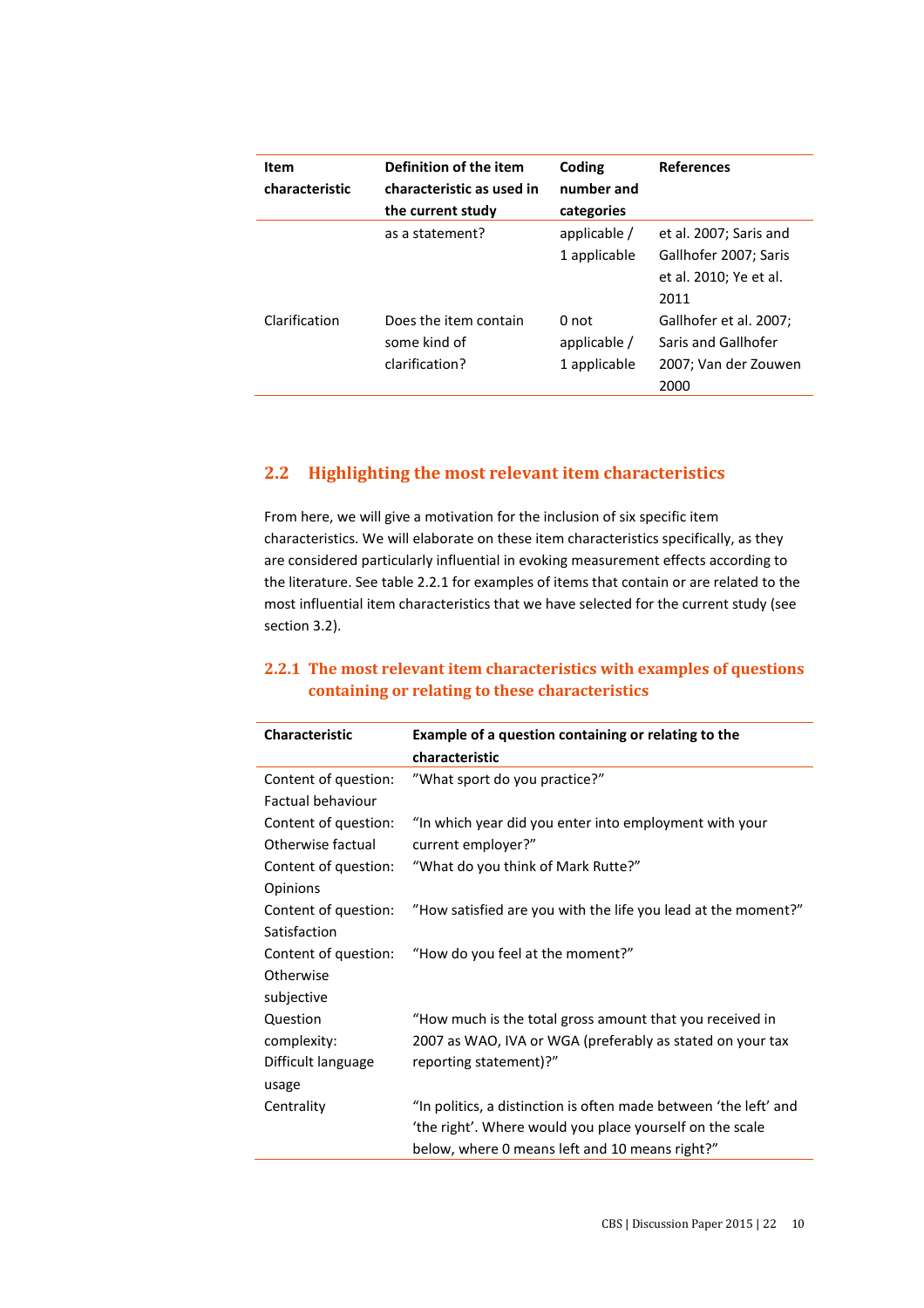| <b>Characteristic</b>   | Example of a question containing or relating to the<br>characteristic  |
|-------------------------|------------------------------------------------------------------------|
| Sensitive               | "For which party did you vote in the parliamentary elections           |
| information             | of 12 September 2012?"                                                 |
| <b>Emotional charge</b> | "Are all your children still alive?"                                   |
| Presumption of          | "Have you ever performed paid work in the past (even if it             |
| filter question         | was only for one or several hours per week or for a brief<br>period)?" |
| Response                | "The rating scale with circles below is used to assess the             |
| complexity              | degree to which people feel connected to other people.                 |
|                         | Please indicate to what extent you generally feel connected            |
|                         | to other people."                                                      |

#### **Question complexity**

A high degree of question difficulty has a negative effect on the quality of the response to that question (Van der Zouwen 2000). In our study, the omnibus item characteristic question complexity consists of six separate characteristics: Difficult language usage, conditions, memory, hypothetical situation, calculations, and ambiguity. According to the cognitive response model (Jenkins and Dillman 1997; Tourangeau et al. 2000), the presence of these characteristics in items may impose difficulty for the respondent in, for instance, understanding the question, or in retrieving or judging relatively complex information, possibly leading to measurement effects.

The characteristic difficult language usage refers to the use of unknown or difficult words or complex sentences within the item (Beukenhorst et al. 2013), possibly having a negative influence on response quality (Van der Zouwen 2000). The characteristic conditions refers to specifically including and/or excluding certain aspects in/from the answer and the characteristic calculations refers to the performance of some kind of mathematical calculation (Beukenhorst et al. 2013). Both characteristics may relate to a relatively high cognitive burden on the respondent while answering a question (Lenzner, Kaczmirek, and Lenzner 2009; Tourangeau et al. 2000; Van der Zouwen 2000). The characteristic hypothetical situation refers to imagining a fictitious or hypothetical situation (Van der Zouwen and Dijkstra 1996). Respondents may have difficulty in accepting the reality of a hypothetical situation or with imagining a situation in the far future (Van der Zouwen 2000).

The characteristic memory refers to retrieving information from the past. Questions requiring information retrieval from the past are retrospective questions that may have a negative effect on response quality (Van der Vaart, Van der Zouwen, and Dijkstra 1995; Van der Zouwen 2000), especially when no recall aiding devices are used (Van der Vaart 1996). The characteristic ambiguity refers to questions that are double barrelled (Bassili and Scott 1996; Campanelli et al. 2011; Foddy 1993; Fowler and Mangione 1990) or otherwise have an unclear meaning of wording (Van der Zouwen 2000). Concerning these six characteristics about question complexity, differences in interviewer-administered versus self-administered survey modes may be expected. In interviewer-administered modes, the respondent can be assisted in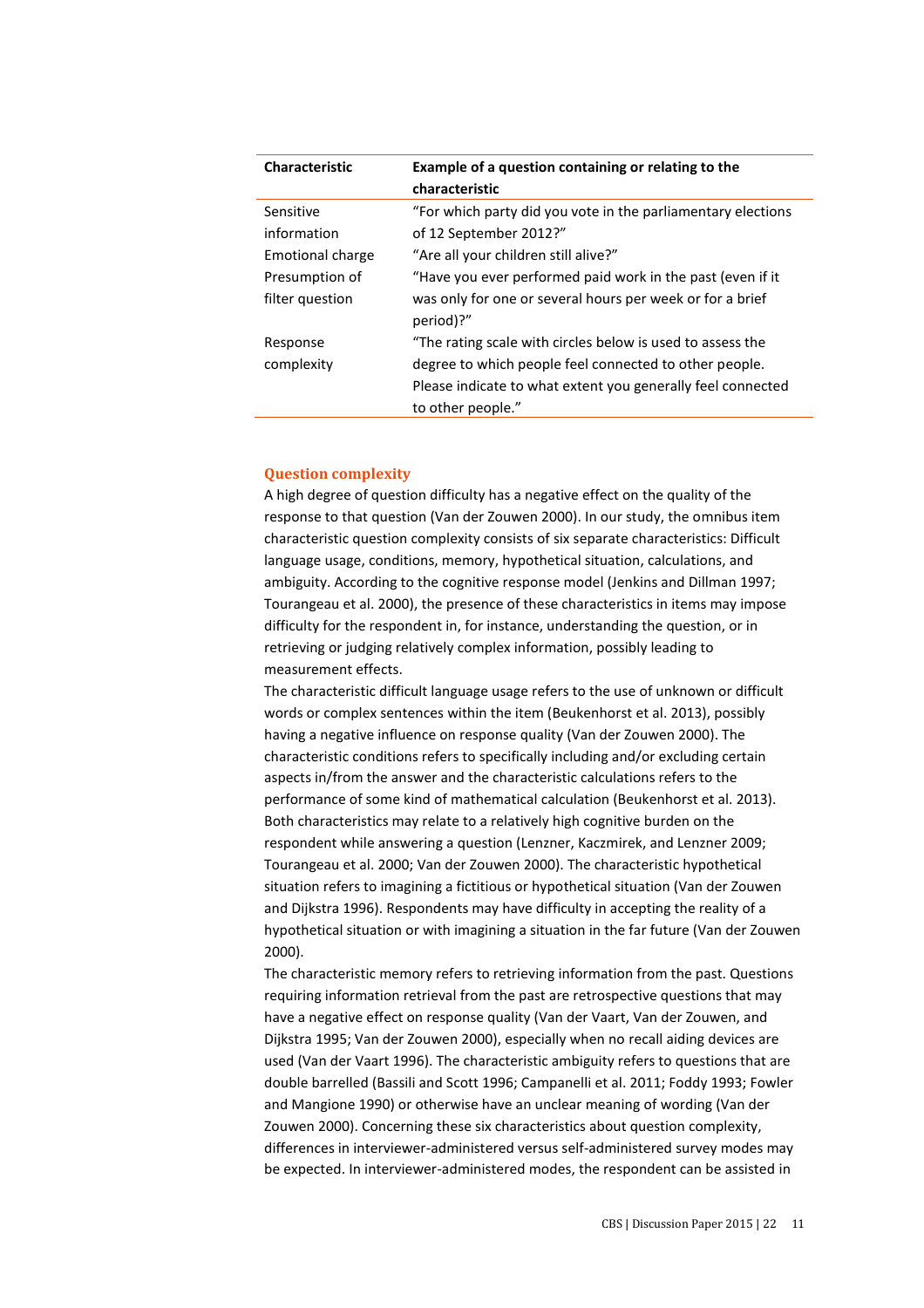answering a particular question containing some form of complexity. In selfadministered modes, however, the respondent does not have this assistance. Respondents can take as much time as they need to understand and answer the particular question (Beukenhorst et al. 2013), but the probability on some form of satisficing may be relatively high in self-administered modes (Krosnick 1991). Therefore, mode-specific measurement effects can be expected.

#### **Centrality**

Centrality is particularly about the concept or content of the question. When the item is about a topic that extends beyond the knowledge, experience or interest of the respondent, this is called centrality (Gallhofer et al. 2007; Saris and Gallhofer 2007). This is for instance the case when an item deals with a political or religious topic, which is not 'central' in the life of relatively many respondents. The respondent might be either reluctant or incapable to answer items that are non-central or hardly accessible (Van der Zouwen 2000) to them. The respondent may be assisted or stimulated by the interviewer in interviewer-administered modes concerning such topics, while this assistance or stimulance is less evident in self-administered modes. This difference in interviewer-administered versus self-administered modes makes centrality sensitive to possible measurement effects.

#### **Content of the question**

Concerning content of the question, an item may belong to one of the following categories: Factual behaviour, otherwise factual, opinions, satisfaction, or otherwise subjective (Campanelli et al. 2011; Gallhofer et al. 2007; Saris and Gallhofer 2007). Here, otherwise factual refers to items asking for factual data other than factual behaviour. Otherwise subjective refers to items asking for thoughts, feelings or emotions other than opinions or satisfaction of the respondent. We defined factual behaviour and otherwise factual as objective categories that are observable and measureable, as opposed to opinions, satisfaction, and otherwise subjective, which are considered subjective categories. The goal is to distinguish objective versus subjective categories, with the latter categories being more sensitive to the predispositions of the respondent. Especially subjective questions are sensitive to the presence of an interviewer and may be more prone to measurement effects than factual questions (Campanelli et al. 2011; Lozar Manfreda and Vehovar 2002; Schonlau et al. 2003).

#### **Sensitive information**

Some items ask for sensitive information that may be perceived as being more or less threatening by respondents (Lensvelt-Mulders 2008). Sensitive questions may be about private, stressful or sacred issues. Answering sensitive questions may evoke emotional responses or the potential fear of stigmatization on the part of the respondent or his social group (Lensvelt-Mulders 2008). In effect, a question is sensitive when it asks respondents to admit that they have violated a social norm (Tourangeau and Yan 2007). This may for instance the case when items ask for information about former or current drug or alcohol use. As a result, respondents might be reluctant to answer the question and may tend to avoid or distort their answer. Interviewer-administered modes may strongly facilitate the tendency to give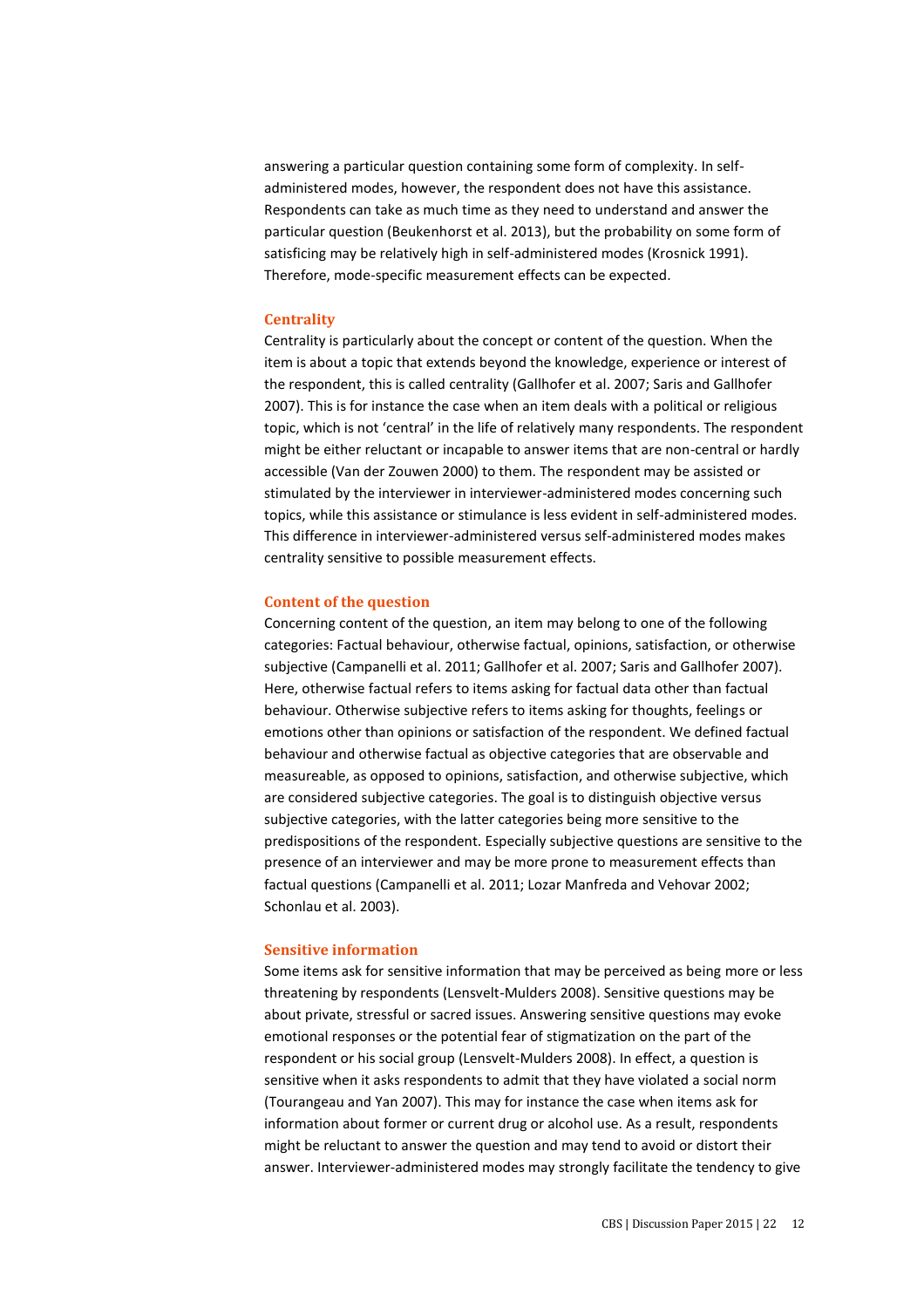socially desirable answers, while this effect will be much less strong in case of selfadministered modes. Therefore, this characteristic in particular is sensitive to possible measurement effects due to mode differences and may well evoke socially desirable answering (Campanelli et al. 2011; Kreuter et al. 2008; Tourangeau and Yan 2007).

#### **Emotional charge**

This item characteristic is related to the characteristic sensitive information, but is more narrow and specific. In some cases, emotional charge may be considered an intrinsic subcategory of the characteristic sensitive information, potentially evoking strong personal negative emotions (Lensvelt-Mulders 2008). An item contains a potentially emotional charge when it is about for instance a former traumatic experience or another event that the respondent fell victim to. Emotionally charged items and items asking for sensitive information may be distinguished by the idea that the former, in contrast to the latter, will probably be answered candidly. Nevertheless, when a question contains an emotional charge or word, respondents might be either reluctant or very eager to answer it (Beukenhorst et al. 2013). In interviewer-administered modes, the interviewer may mitigate this effect by stimulating the respondent to answer in any case. In self-administered modes, however, there is no interviewer present to regulate potential emotions of the respondent. Thus, measurement effects regarding these mode differences are likely.

#### **Presumption of a filter question**

In some surveys more than in others, certain questions may lead to follow up items. These questions are so-called filter questions. Dependent on the content of a question and on the format of asking filter questions, respondents may presume a question to be a filter question (Eckman et al. 2014; Kreuter et al. 2011). When presuming a question to be a filter question, respondents might be motivated to give an answer that avoids them from having to answer follow-up questions (Bosley, Dashen, and Fox 1999). The item characteristic presumption of a filter question was considered a separate characteristic by the involved researchers as a result of a pilot study (see section 2.2). The coders experienced difficulty in distinguishing an item as a factual filter question versus as a question of which the respondent could presume to be a filter question, regardless of whether the question factually is a filter question. Some respondents could avoid a filter question in case they presume a question to be one. It is likely that a respondent's presumption of a filter question may partly be determined by the presence or absence of an interviewer. In mail and web mode, respondents could scroll through the survey to check for follow up questions and filter questions that are repeated later in the survey may be recognized more easily. In personal and telephone mode, respondents do not have the option to scroll through the survey, making filter questions relatively more difficult to detect. Therefore, this item characteristic may be sensitive to measurement effects.

It is important to note, however, that we used the characteristic presumption of a filter question without considering the mode in which surveys were administered. This means that we did not account for possible mode differences concerning visual aspects or scroll through options during the coding process. The benefit of a mode-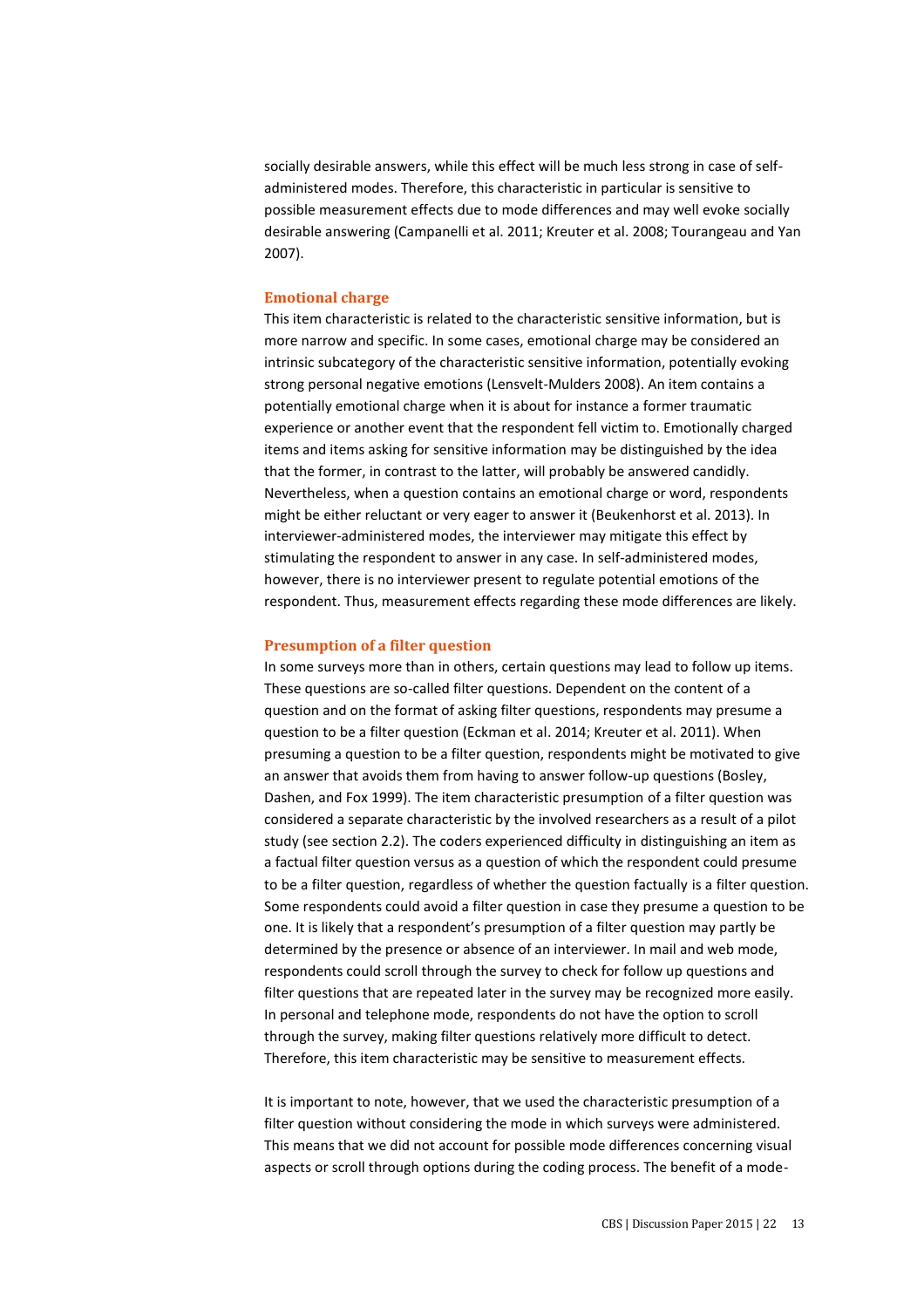free coding process is that items are purely judged on their content, meaning that coding results can be used regardless of the mode in which a survey is executed.

In this section, we described the pilot study that we executed, the list of item characteristics as used in our study, and the item characteristics that evoke measurement effects according to the literature. In the next section, we will elaborate on the selected surveys, the coding procedure and the statistical analyses.

# **3. Method**

In this section, we will first elaborate on the surveys that we used for the study. Second, we will give a short overview of the actual coding procedure. And third, we will elaborate on the statistics that will be calculated to answer our research questions.

### **3.1 Surveys**

This coding research is based on 11 Dutch general population surveys. These are the first wave of the Dutch Labour Force Survey (LFS) administered by Statistics Netherlands and the most recent waves of the ten core studies from the Longitudinal Internet studies for the Social Sciences (LISS) of CentERdata. See table 3.1.1 for an overview of these surveys with a brief description of the topics of their content and the total number of items they contain. In total, the surveys together contain 2470 items of a broad range of topics that covers virtually the whole area of general population statistics. All items of these surveys were coded by a group of survey researchers on all 16 item characteristics. In the following, we will describe the steps of the coding procedure.

| <b>Survey</b>                | <b>Topics of the content</b>                           |
|------------------------------|--------------------------------------------------------|
| (Wave: Number of             |                                                        |
| items)                       |                                                        |
| Labour Force Survey<br>(LFS) | Education; employment and labour                       |
| $(LFS-A: N = 123)$           |                                                        |
| Economic Situation           | Income, property and investment                        |
| Assets                       |                                                        |
| (Wave $3: N = 50$ )          |                                                        |
| Economic Situation           | Housing and household; income, property and investment |
| Housing                      |                                                        |
| (Wave 6: N = 73)             |                                                        |

#### **3.1.1 Overview of all surveys and a description of their content**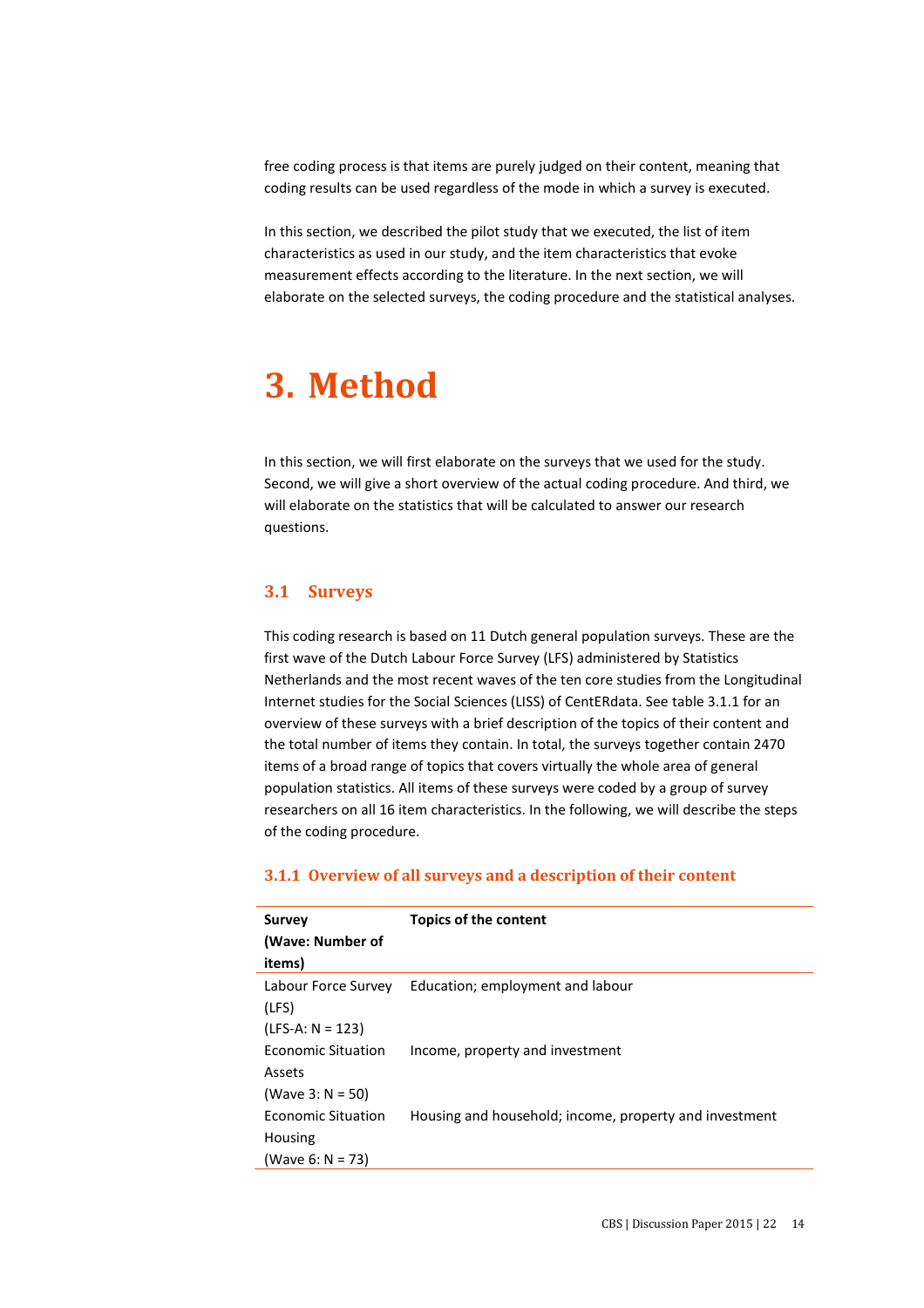| <b>Survey</b>              | <b>Topics of the content</b>                               |
|----------------------------|------------------------------------------------------------|
| (Wave: Number of           |                                                            |
| items)                     |                                                            |
| <b>Economic Situation</b>  | Employment, labour and retirement; income, property and    |
| Income                     | investment; social security and welfare                    |
| (Wave 6: $N = 286$ )       |                                                            |
| Family and                 | Housing and household; social behaviour                    |
| Household                  |                                                            |
| (Wave 6: $N = 409$ )       |                                                            |
| Health                     | Health and well-being                                      |
| (Wave 6: $N = 243$ )       |                                                            |
| Personality                | Psychology                                                 |
| (Wave 6: $N = 200$ )       |                                                            |
| <b>Politics and Values</b> | Politics; social attitudes and values                      |
| (Wave 6: $N = 148$ )       |                                                            |
| Religion and               | Religion; social stratification and groupings              |
| Ethnicity                  |                                                            |
| (Wave 6: $N = 71$ )        |                                                            |
| Social Integration         | Communication, language and media; leisure, recreation and |
| and Leisure                | culture; social behaviour; travel and transport            |
| (Wave 6: $N = 396$ )       |                                                            |
| Work and Schooling         | Education; employment, labour and retirement               |
| (Wave 6: $N = 471$ )       |                                                            |

# **3.2 The allocation of coders**

The coding procedure consisted of three steps. First, as described in section 2, we set up the list of candidate characteristics based on existing literature. Second, this tentative list was coded on a small but diverse subset of items for executing the pilot study. Based on these coding results, the list was refined and revised. Third, all items of all selected surveys were coded by either two or three coders, depending on the anticipated complexity of the coding task. Throughout these steps, the same group of survey researchers was involved. Altogether, eight researchers from Utrecht University, CentERdata and Statistics Netherlands with knowledge of and experience with survey research were involved in coding the 11 surveys on the final 16 selected item characteristics. All coders were allocated randomly to the surveys, but each coder received a different amount of surveys and survey items to code.

To each survey, two main coders were randomly allocated to code all item characteristics. A third coder was randomly allocated to code only seven specific item characteristics that are assumed to be the most influential in evoking measurement effects. Therefore, we have called these characteristics the 'hard' item characteristics. The hard item characteristics are content of the question, difficult language usage, emotional charge, presumption of a filter question, sensitive information, centrality, and response complexity. For reasons of clarity, we have called the remaining item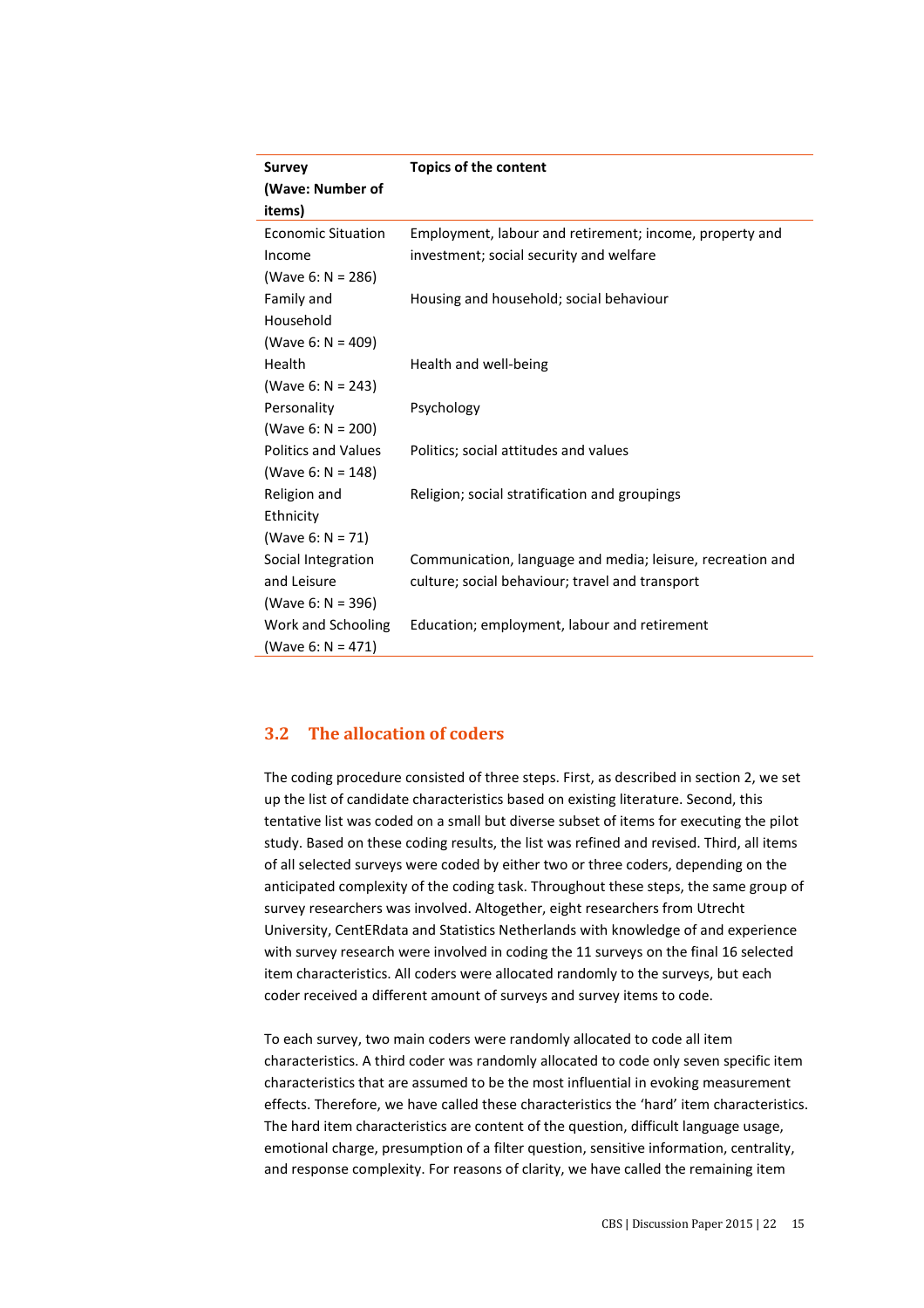characteristics that will be coded by only two coders the 'easy' item characteristics. The easy item characteristics are time reference, conditions, memory, hypothetical situation, calculations, ambiguity, mismatch, formulation, and clarification. All coders were instructed to abide by the agreed definitions and coding categories as strictly as possible during the coding process.

Finally, it is important to note that the researchers coded their allocated survey items in both the pilot study and the actual coding study independently of other coders. This means that they walked through the coding process without communicating with other coders. Also, all researchers coded the surveys and its items throughout their entire coding process consistently. This means that they tried to code all items according to the exact definitions of the item characteristics and its coding categories. Next, we will elaborate on the statistics that will be calculated based on the results of the actual coding study.

### **3.3 Statistics**

First, the relative frequencies for all categories and the intercoder agreement probabilities for all characteristics will be calculated. This will be done in proportions and only for all surveys together, to check each item characteristic on its factual and relative overall occurrence. Second, the intercoder agreement probabilities for the item characteristics that are coded by two or three coders consist of the probability that, respectively, both or all three coders agreed on the coded category of a certain item characteristic over all surveys. Here, the intercoder agreement probability for a specific item characteristic is the number of items for which the coders agreed on the category, divided by the total number of items. These probabilities will directly give an overall indication of the extent to which the item characteristics can be coded reliably.

The intercoder agreement for the easy item characteristics is calculated on the basis of two coders and for the hard item characteristics on the basis of three coders. Therefore, these two different kinds of intercoder agreement are not directly comparable. Here, it seems logical to calculate Fleiss' kappa, which is an indicator of the interrater agreement between multiple coders. Fleiss' kappa incorporates a correction for the degree of agreement that may be expected by chance alone (Fleiss 1971). However, we do not believe that the coding of items by coders involves an element of chance. The coders were instructed on the coding procedure precisely and are assumed to have coded conscientiously and consistently. This means that differences between coders are real differences in the sense that the coders may consider the item characteristics differently for certain items, based on their own perspective. Therefore, we will not use Fleiss' kappa, but instead calculate the fixed probability  $\lambda$  that a coder correctly indicates the true category for an item characteristic. This probability is calculated on the basis of the accompanying intercoder agreement for the concerned item characteristic. Then, the probability  $\lambda$ for an item characteristic is the number of correctly coded items divided by the total number of all items. For this calculation, we assumed that each coder acted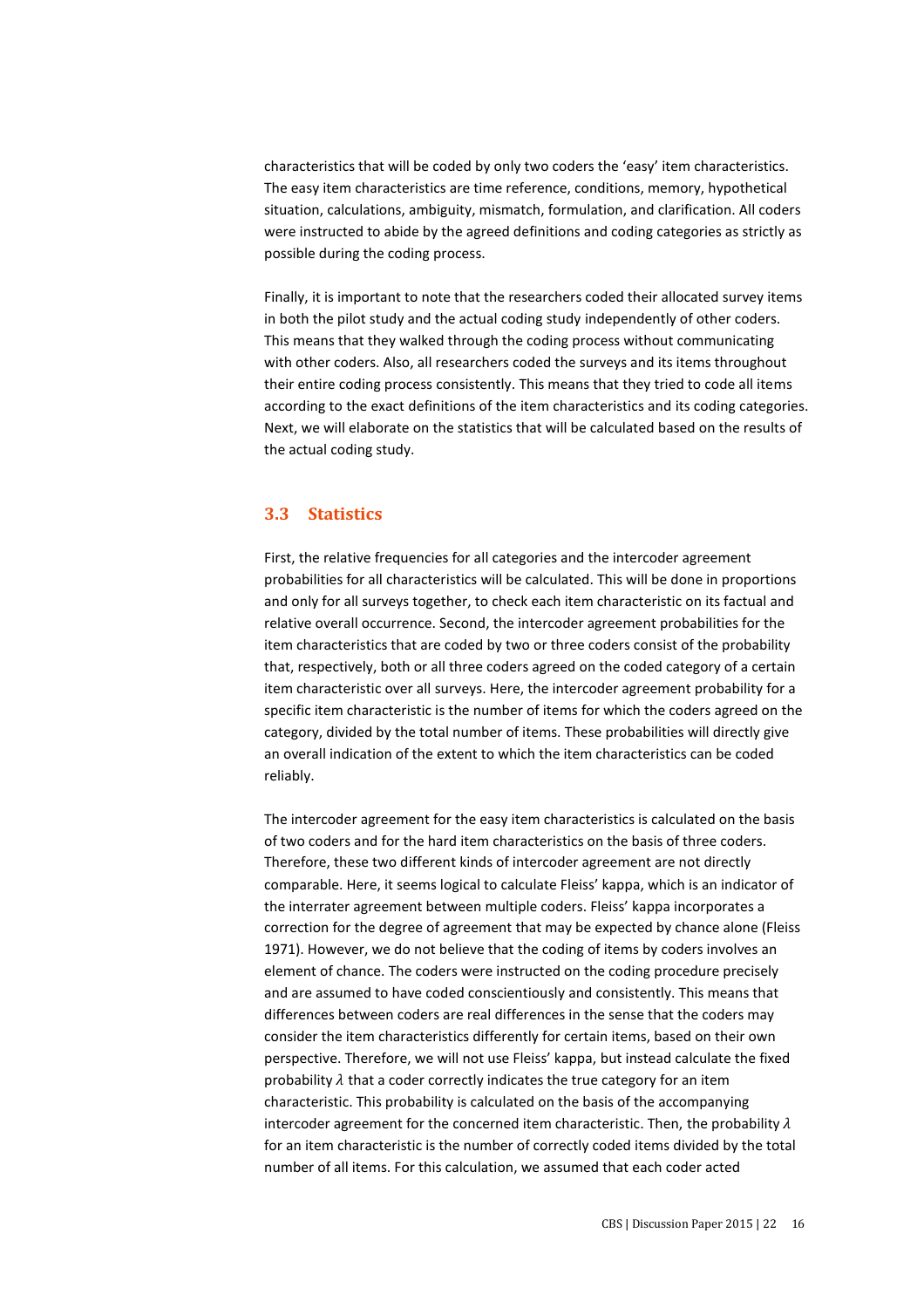independently and that this probability is the same for each coder. See Table 6 in section 4.2 for the probability  $\lambda$  and its accompanying intercoder agreement for each item characteristic. See Appendix B for an elaboration on the probability  $\lambda$  and table 2 in Appendix B for an overview of specific values for the probability  $\lambda$  and its accompanying intercoder agreement for two or three coders.

# **4. Results**

In this section, we will first give an overview of the relative frequencies of all item characteristics. Second, we will present the intercoder reliabilities for both the hard and easy item characteristics. And third, we will try to explain low intercoder reliability both in general terms and for each concerned item characteristic separately.

### **4.1 Relative frequencies**

Three coders were assigned to each survey, meaning that 33 sets of coding data for 11 surveys were collected. For each survey, this consisted of two sets of coding data for all item characteristics and one set of coding data for only the seven so-called hard item characteristics. For each coding category, we calculated the relative frequencies for all item characteristics. The calculations were done over all surveys, giving an overview of these frequencies for the broad range of all 11 surveys together in proportions. See table 4.1.1 for the overall relative frequencies for the item characteristics with more than two coding categories. Over all surveys, all categories were coded to at least some extent. Factual questions (content of the question), questions for which no memory was needed (memory), and questions about the present (time) were coded most frequently. Questions that ask for a degree of satisfaction (content of the question), questions about events from the past one month (memory), and questions about the future (time) were coded relatively infrequently.

See table 4.1.2 for the item characteristics with only two coding categories. Over all surveys, the category indicating that the characteristic is applicable, was coded to at least some extent for each characteristic. The applicability of an item being formulated as a statement and an item containing some form of clarification were coded most frequently. Complexity of the answering options, questions about a hypothetical situation, ambiguous questions, and questions being a mismatch were coded relatively infrequently. The lowest proportion of 0.02 for questions being a mismatch indicates an applicability of still roughly 40 items of all survey items per coder on average. Because of this substantial amount of items, we decided to include all item characteristics and their coding categories in further analyses.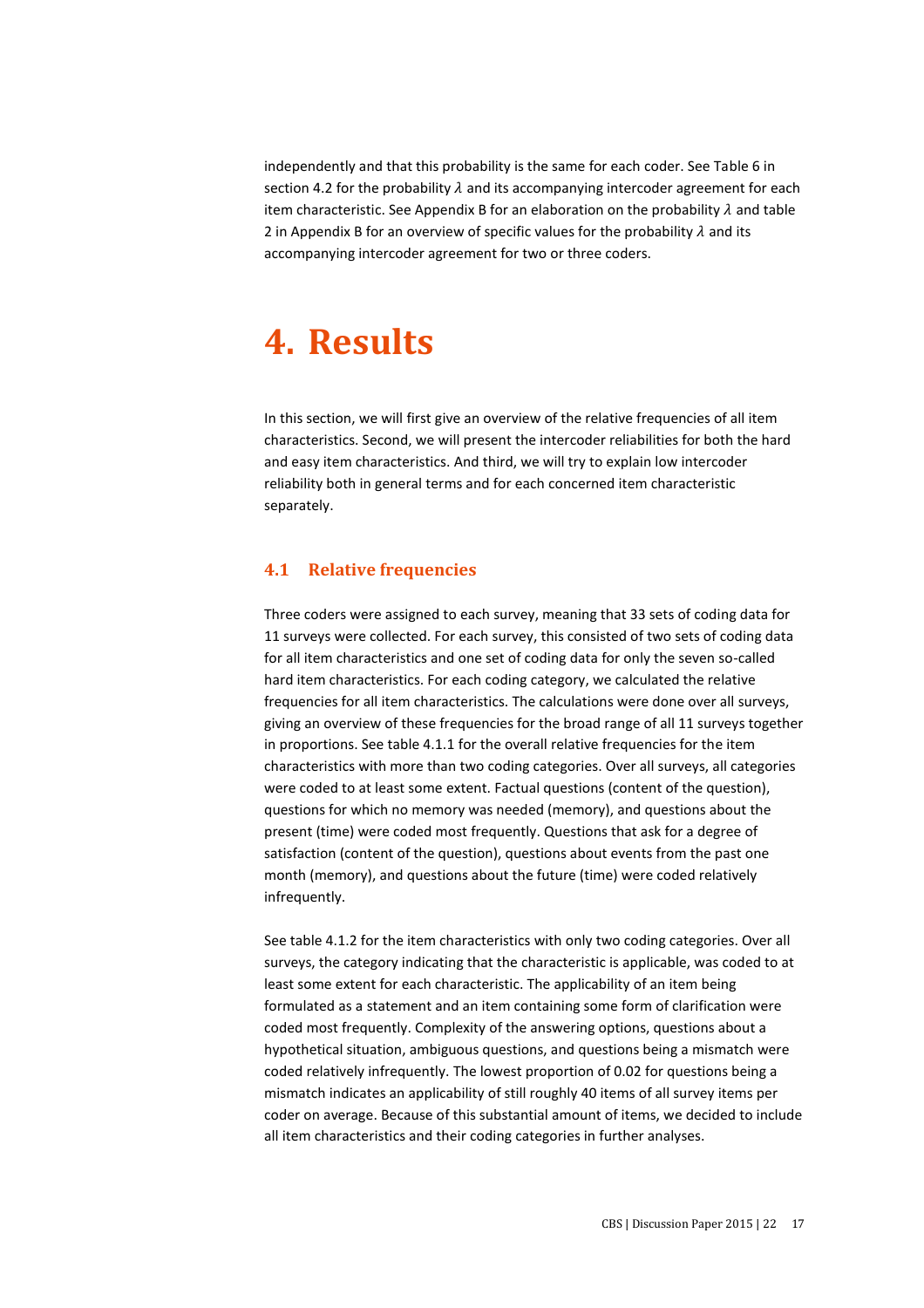| <b>Content of</b><br>the<br>question | Factual<br>behaviour<br>(1) | <b>Otherwise</b><br>factual (2)          | <b>Opinions</b><br>(3)                   | <b>Satisfaction</b><br>(4)               | <b>Otherwise</b><br>subjective<br>(5) |
|--------------------------------------|-----------------------------|------------------------------------------|------------------------------------------|------------------------------------------|---------------------------------------|
|                                      | 0.17                        | 0.59                                     | 0.09                                     | 0.02                                     | 0.12                                  |
| Memory                               | No memory<br>(0)<br>0.61    | Non-<br>specific<br>memory $(1)$<br>0.12 | Memory <<br>1 month<br>ago $(2)$<br>0.02 | Memory <<br>1 month<br>ago $(3)$<br>0.25 |                                       |
| Time<br>reference                    | Past<br>(1)<br>0.35         | Present<br>(2)<br>0.62                   | Future<br>(3)<br>0.03                    |                                          |                                       |

# **4.1.1 The relative frequencies of the coding categories for the item characteristics content of the question, memory, and time reference over all surveys (2490 items)**

### **4.1.2 The relative frequencies for the item characteristics with two coding categories over all surveys**

| Item characteristic       | Applicability<br>characteristic | Item characteristic                 | Applicability<br>characteristic |
|---------------------------|---------------------------------|-------------------------------------|---------------------------------|
| Conditions                | 0.14                            | Difficult language<br>usage         | 0.19                            |
| Hypothetical<br>situation | 0.03                            | Emotional charge                    | 0.12                            |
| Calculations              | 0.20                            | Presumption of a<br>filter question | 0.26                            |
| Ambiguity                 | 0.02                            | Sensitive<br>information            | 0.25                            |
| Mismatch                  | 0.02                            | Centrality                          | 0.21                            |
| Formulation               | 0.31                            | Response<br>complexity              | 0.04                            |

# **4.2 Intercoder reliabilities**

Following this overview of the relative frequencies of the item characteristics over all surveys together, we will now deal with our first research question and present to what extent coding of these item characteristics is actually reliable. As a rule of thumb and for reasons of convenience, we will consider proportions of 0.80 and higher as reasonably high intercoder reliability and proportions of 0.79 and lower as low intercoder reliability. Therefore, we will focus on proportions below 0.80 when we will try to explain potential low intercoder reliability. For clarity reasons, we will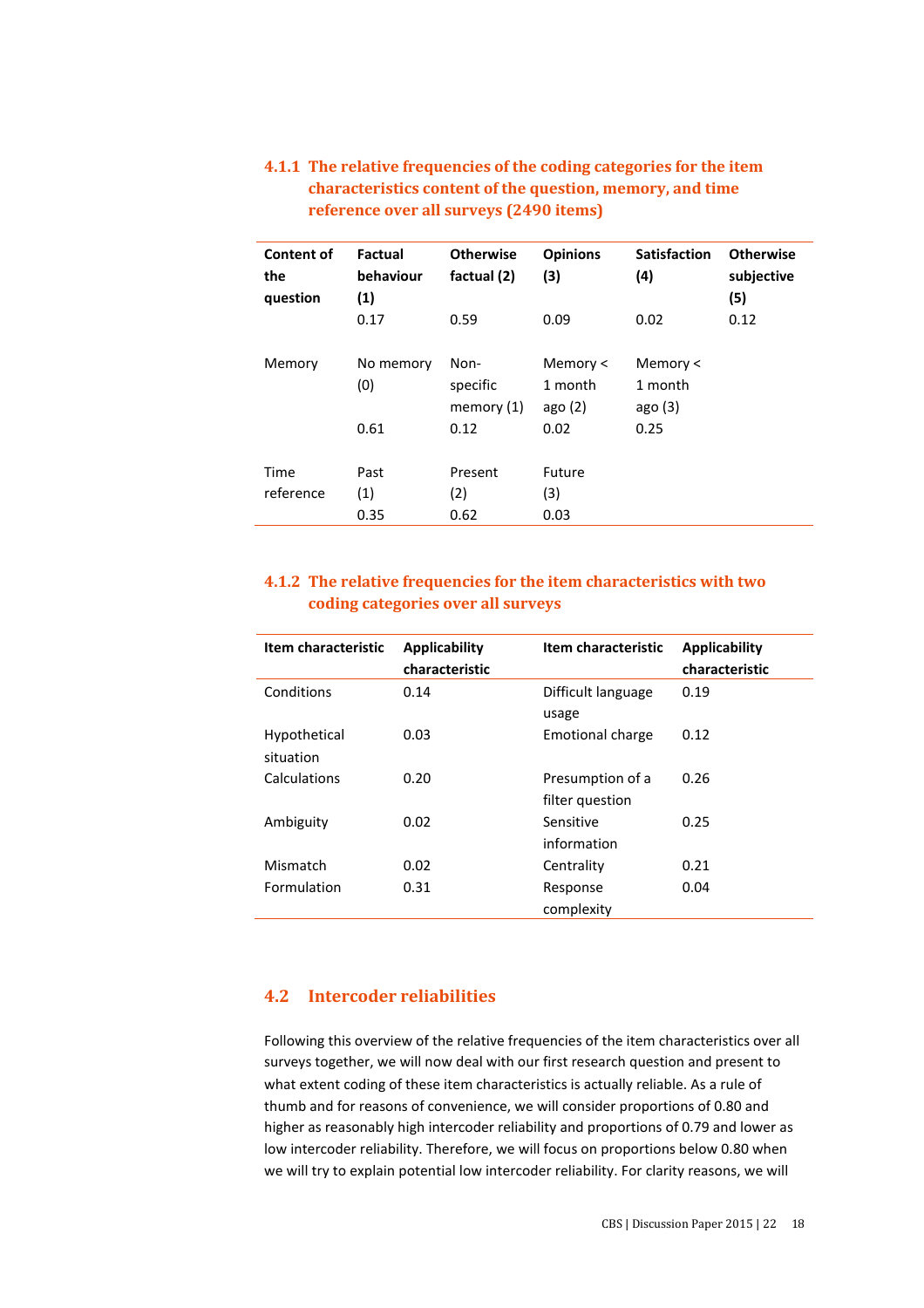present the intercoder reliabilities for the hard and easy item characteristics separately. See table 4.2.1 for the intercoder reliabilities for the easy item characteristics on the left side and the hard item characteristics on the right side of the table. Regarding the hard item characteristics, see table 4.2.2 for the intercoder reliabilities for the three pairs of coders.

| Easy item                 | <b>Intercoder</b> | <b>Hard item characteristics</b>           | <b>Intercoder</b> |
|---------------------------|-------------------|--------------------------------------------|-------------------|
| characteristics           | reliability       |                                            | reliability       |
| Time reference            | 0.85(0.92)        | Content of the question (5)<br>categories) | 0.56(0.82)        |
| Conditions                | 0.89(0.94)        | Content of the question (2)<br>categories) | 0.90(0.97)        |
| Memory                    | 0.85(0.92)        | Difficult language usage                   | 0.61(0.85)        |
| Hypothetical<br>situation | 0.98(0.99)        | Emotional charge                           | 0.75(0.91)        |
| Calculations              | 0.94(0.97)        | Presumption of a filter<br>question        | 0.62(0.85)        |
| Ambiguity                 | 0.96(0.98)        | Sensitive information                      | 0.53(0.81)        |
| Mismatch                  | 0.98(0.99)        | Centrality                                 | 0.59(0.84)        |
| Formulation               | 0.57(0.68)        | Response complexity                        | 0.91(0.97)        |
| Clarification             | 0.71(0.82)        |                                            |                   |

# **4.2.1 Intercoder reliabilities for the easy and hard item characteristics (and their fixed coder probability λ)**

# **4.2.2 The intercoder reliabilities for the three pairs of coders for the hard item characteristics.**

| Item characteristic      | Coder 1 vs. | Coder 1 vs. | Coder 2 vs. |
|--------------------------|-------------|-------------|-------------|
|                          | coder 2     | coder 3     | coder 3     |
| Content of the question  | 0.76        | 0.65        | 0.68        |
| Difficult language usage | 0.73        | 0.69        | 0.81        |
| <b>Emotional charge</b>  | 0.91        | 0.83        | 0.77        |
| Presumption of filter    | 0.74        | 0.74        | 0.76        |
| question                 |             |             |             |
| Sensitive information    | 0.74        | 0.67        | 0.66        |
| Centrality               | 0.74        | 0.70        | 0.74        |
| Response complexity      | 0.94        | 0.94        | 0.95        |

#### **Intercoder reliabilities for the easy item characteristics**

As can be seen in the left part of table 4.2.1, the intercoder reliabilities for most easy item characteristics were reasonably high, indicating that coding of these item characteristics can be done relatively reliably. For the item characteristics formulation and clarification, however, low intercoder reliabilities were evident. Although formulation and clarification were defined as easy item characteristics and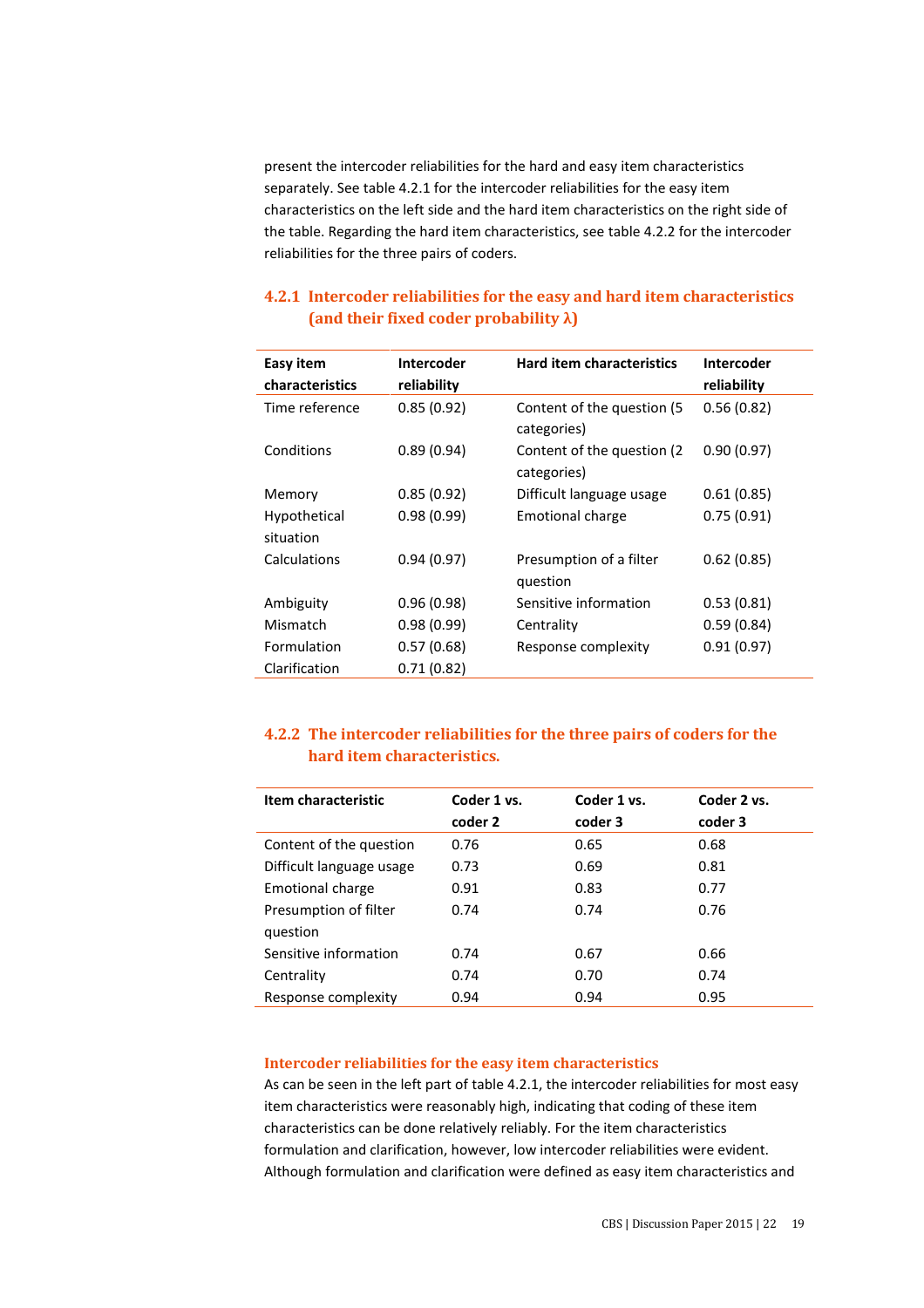thus coded by only two coders, coding of these two item characteristics could not be done reliably. This means that coders did often not agree on whether the concerned item was formulated as a question or a statement and whether it contained a clearly present clarification or not.

#### **Intercoder reliabilities for the hard item characteristics**

For the item characteristic content of the question, a second kind of intercoder reliability was calculated to investigate to what extent this characteristic could be coded reliably with only an objective and an subjective category. For this specific intercoder reliability, the categories 'factual behaviour' and 'otherwise factual' were merged into one overall objective category and the categories 'opinion', 'satisfaction' and 'otherwise subjective' were merged into one overall subjective category. As can be seen in the right part of table 4.2.1, for the initial item characteristic content of the question, the intercoder reliability was relatively low. For content of the question with merely the objective and subjective category, however, the intercoder reliability was reasonably high. This indicates that this item characteristic could not be coded reliably with five subcategories, but could be coded reliably when only one objective and one subjective category were used. For the items for which no consensus was found, this means that coders usually agreed on whether an item contained either objective or subjective content, but did often not agree on the category within the objective of subjective content.

As can be seen in the right part of table 4.2.1, the intercoder reliabilities for most other hard item characteristics were also relatively low, indicating that coding of these item characteristics cannot be done reliably. For relatively many items, this means that coders did often not agree on when an item contained unknown or difficult words or complex sentences (difficult language usage), when an item was about a topic or contained words that could evoke an emotional reaction (emotional charge), when an item could make respondents presume that follow-up questions might result depending on the answer they would give (presumption of a filter question), when an item asked for some kind of sensitive information so that it may evoke socially desirable answering behaviour (sensitive information), or when an item was difficult to answer as it goes beyond the interest, knowledge or experience of the respondent (centrality). In the following section, we will try to explain low intercoder reliability for the concerned item characteristics.

### **4.3 Explaining low intercoder reliabilities**

Following this overview of the intercoder reliability statistics, we will now deal with our second research question and try to explain the low intercoder reliabilities that we found. Overall, the interaction of two related key factors is probably associated with the obtained low intercoder reliabilities. First, we will briefly discuss these key factors to indicate the difficulty in obtaining reasonably high intercoder reliabilities. Second, with the two key factors in mind, we will discuss the characteristics that had a fixed coder probability  $\lambda$  below the value of 0.90 (see section 3.3 and table 4.2.1 in section 4.2). We do not believe that coders had the same coding probabilities nor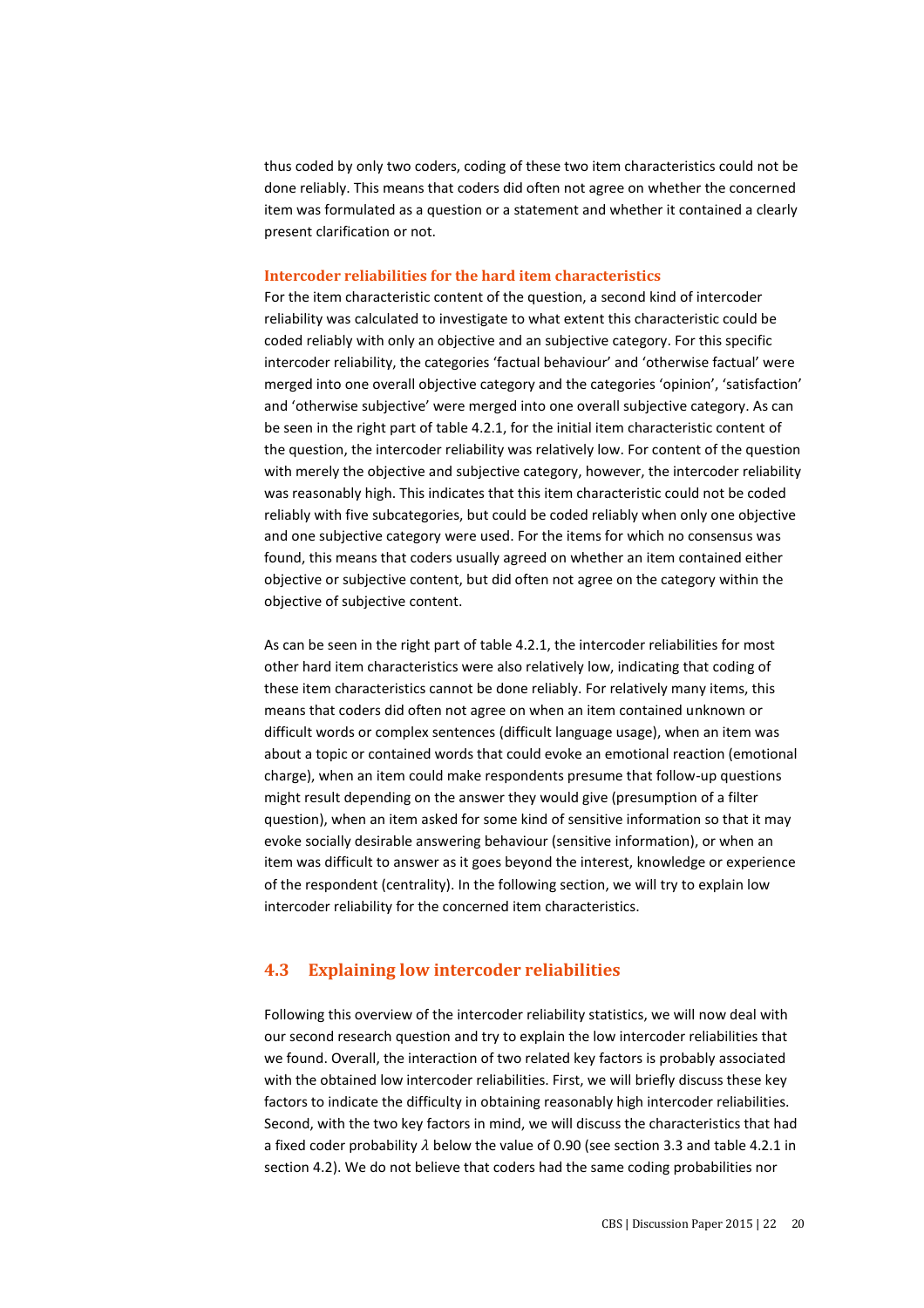that the correct probabilities are equal for each category, but the criterion allows for a more objective and intuitive decision. See Appendix B and table 2 for a brief explanation. Regarding the hard item characteristics, we will also discuss those characteristics that had an intercoder reliability below the value of 0.80 for at least one of the three pairs of coders (see table 4.2.2).

#### **Key factors associated with low intercoder reliability**

We evaluated low intercoder reliability with the survey researchers involved in our study. A first key factor associated with low intercoder reliability is the inherent difficulty with which the item characteristics are defined and demarcated on their categories. Even though the item characteristics are based on existing survey literature and even after extensive discussions with the coders involved, it is difficult for many item characteristics to put concrete boundaries between the categories of a specific item characteristic. For many item characteristics, there is a relatively large grey area between two categories. Hence, it is difficult for the coder to choose between them, no matter how precise the concerning item characteristic has been defined. Also even more specific definitions will leave relatively many items difficult to code. For many item characteristics, this means that many items cannot be coded unambiguously on the basis of their definition and accompanying categories.

As a consequence, a second key factor is the inevitability of a certain extent of personal interpretation from the side of the coders. This means that the coding of surveys by coders is of inherent subjective nature. Even though the item characteristics may be well-defined and well-demarcated, all coders involved have their own life history, personality and current mood, which may all somewhat affect the way a specific item characteristic is interpreted. This will influence the way how certain survey items are coded on this item characteristic. From this point of view, intercoder reliabilities will partly depend on which coders coded the concerned survey. Moreover, it is likely that if the same coder would code the same specific survey for a second time, different coding outcomes will result. As a consequence, somewhat different intercoder reliabilities would emerge. From here, we will integrate these two key factors in a brief discussion about the item characteristics that were coded with low intercoder reliability over all surveys.

#### **Explaining low intercoder reliability**

#### *Formulation and clarification*

Coders could often not agree on whether an item consisted of a question or a statement. An explanation for this could be that many surveys contain batteries of items with the same response options. These items are often neither direct questions nor full statements, making it difficult for the coder to judge whether the item consists of a statement. Here, it depends on the individual coders and their interpretations how the concerned item is coded for this item characteristic. For many items, coders could also not agree on whether an item contained clarification. This could be explained by the fact that many survey items contain brief examples of what is meant by a concept, remarks about how to fill out the item, or other subordinate clauses. Items contain examples and remarks for a reason, but it may be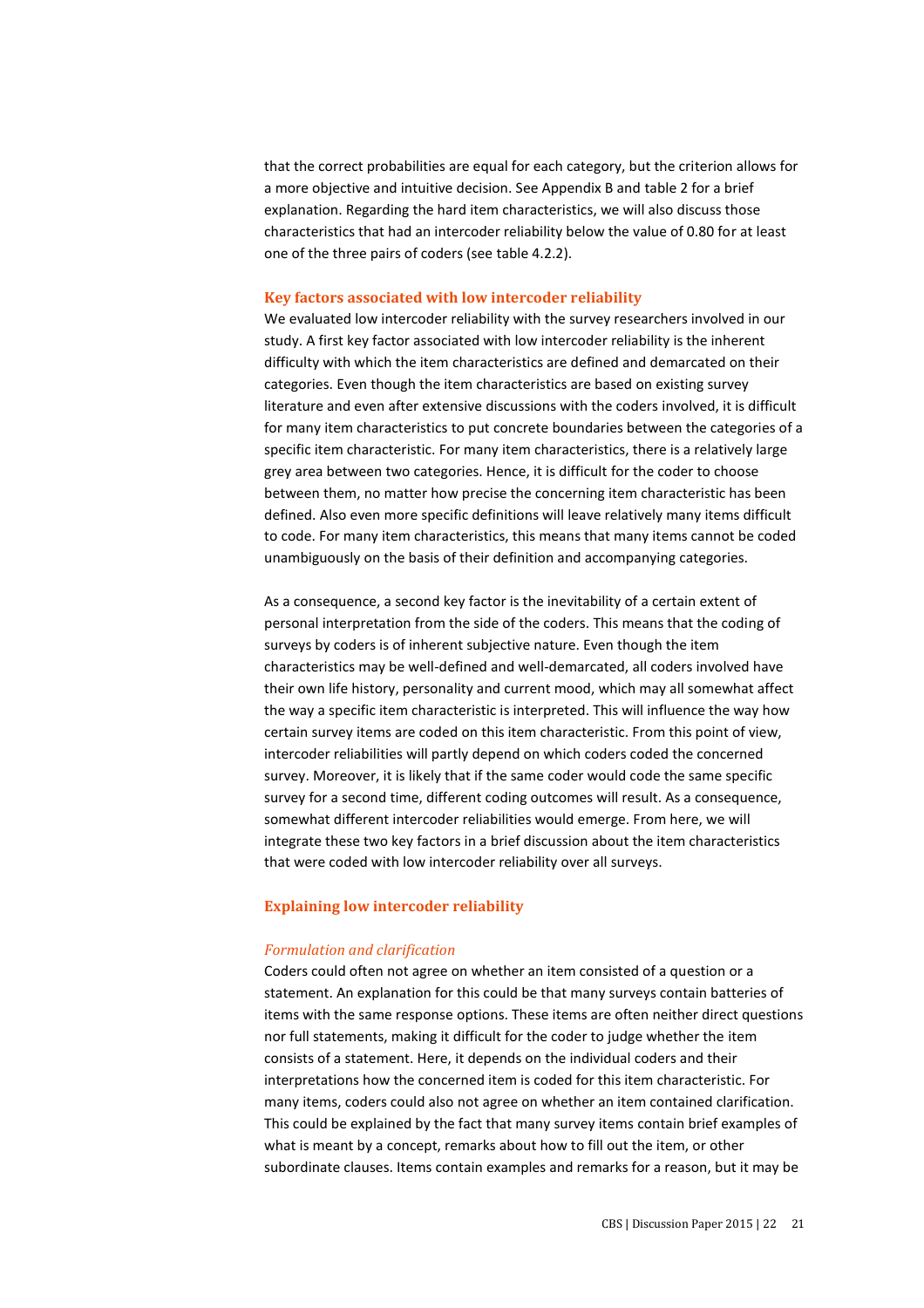unclear to what extent these examples and remarks are full clarifications. This may confuse the coders in their judgment about this item characteristic, resulting in different decisions for different coders.

#### *Content of the question*

In particular, coders could often not agree on whether a subjective item was either an opinion or otherwise subjective. A question for which respondents have to state to what extent they agree and which contains the verb 'think' or 'find' logically leads to the coding category opinion. However, when these kind of questions contain verbs like 'believe', 'consider', 'view', 'feel', or 'want' instead, it may become unclear whether the concerned question should be coded as either being an opinion or otherwise subjective. This decision is strongly dependent on which coder is making the judgment, which may partly explain the intercoder disagreement for this item characteristic.

#### *Difficult language usage*

It was hard if not impossible for coders to agree on which exact words and phrases to code as difficult language usage. Not only an unrealistically large database of words and phrases that are –if even possible- objectively judged on their difficulty would be needed to secure consensus, the inherent subjectivity of coders in determining what language usage is difficult for the average respondent almost guarantees coding differences between coders. Due to differences in the subjective reference frameworks of coders, this item characteristic cannot be coded reliably.

#### *Emotional charge*

Coders could often not agree on whether an item was emotionally charged. A possible explanation is that it may have been tempting for coders to go beyond the demarcation of the agreed definition, as emotions may also be evoked outside the restricted area of personal trauma and victimization. Surely, also words or phrases that are not necessarily about traumatic events may evoke feelings of anxiety or insecurity. It will partly remain a matter of coder subjectivity that determines where the line between traumatic and non-traumatic emotions is drawn. Some coders may have given more room to non-traumatic emotions than others, possibly explaining a relatively low intercoder reliability for this item characteristic over all surveys.

#### *Presumption of a filter question*

It was up to the coder to decide whether an average respondent could have the presumption of a filter question concerning a specific item, but this appeared to be difficult. The estimation of this potential presumption for the respondent may not be much more than a rational but subjective guess from the coders. This idea gives this item characteristic a 'dual subjective' nature, with a presumption of the coder about a possible presumption of the respondent. This makes the coding of presumption of a filter question unrealistic and may explain the relatively low intercoder reliability for this item characteristic.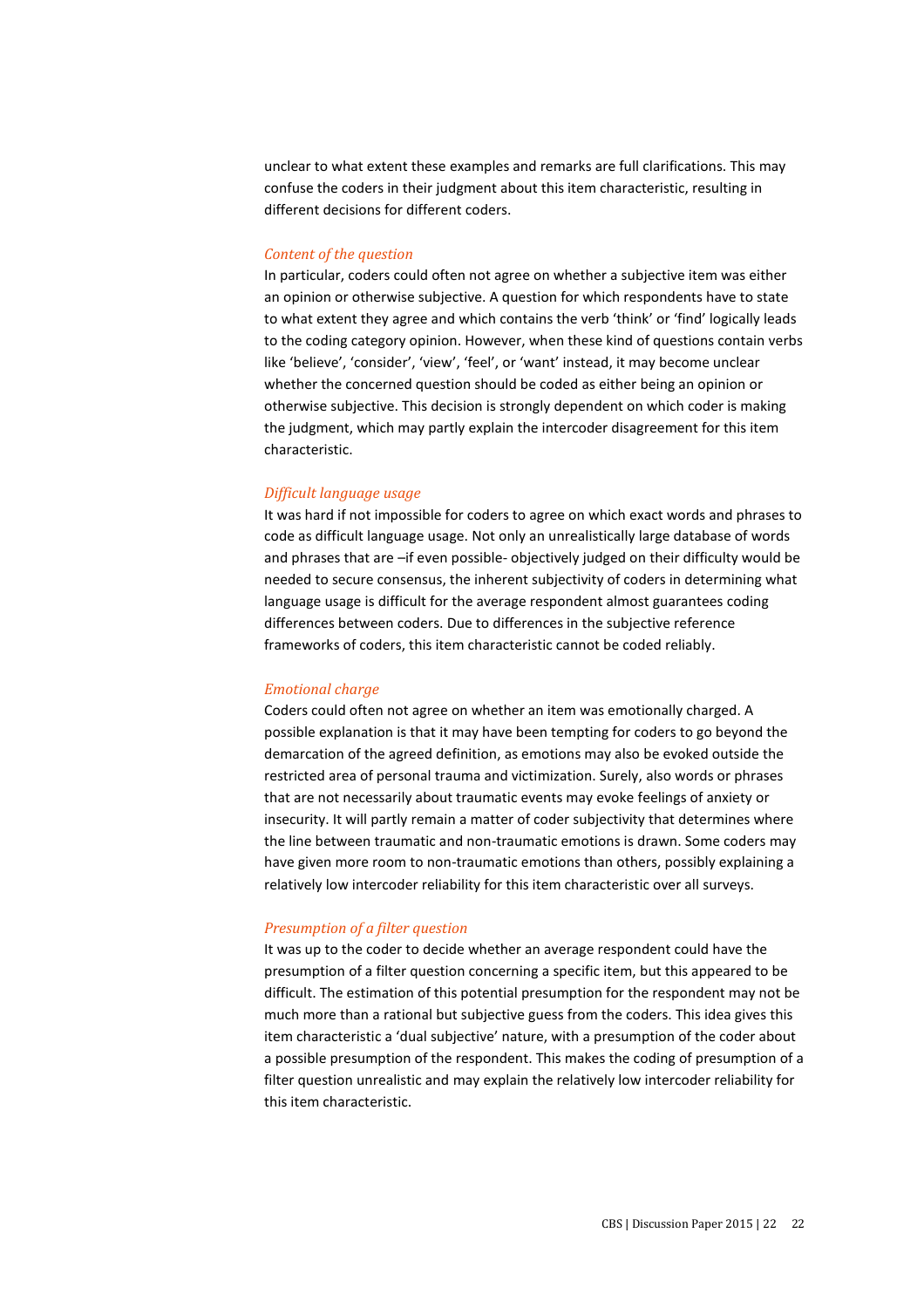#### *Sensitive information*

Coders could often not agree on whether a question asked for sensitive information from the respondent. The broad range of personal, menial and societal topics contains more or less sensitive information to different degrees. Probably, it is difficult for the coder to judge these varying degrees in order to define an item as either sensitive or non-sensitive, making it hard to decide for a consistent demarcation between these two categories. Moreover, all coders have their own personal view, opinion or experience about whether an item would contain sensitive information. In short, this demarcation difficulty and associated subjectivity may explain the relatively low intercoder reliability for this item characteristic.

#### *Centrality*

Coders could often not agree on whether an item was a case of centrality. As for the item characteristic difficult language usage, the difficulty in coding centrality for an item may be judging the knowledge, experience or interest of the average respondent. Again, there is no database in which every sort of item content is objectively judged to secure consensus on centrality. Moreover, the inherent subjectivity of coders in determining centrality for an item for the average respondent again almost guarantees coding differences between coders. This item will also not be codeable reliably due to differences in the subjective reference frameworks of coders.

Now that we have tried to explain the resulting low intercoder reliability by the presumed key factors of definition difficulties and inherent coder subjectivity as well as for each item characteristic with a low intercoder reliability separately, we will suggest a few options for coping with low intercoder reliability in constructing questionnaire profiles based on their item characteristics in the following section.

# **5. Coping with low intercoder reliability**

Following this overview of the most likely explanations for the low intercoder reliability that was found, we will now deal with our third research question and suggest four options for coping with low intercoder reliability. These are 1) excluding survey items in constructing questionnaire profiles, 2) redefining and refining the item characteristics for a more strict coding demarcation, 3) computerizing the definition and demarcation of the item characteristics, and 4) using scales consisting of different degrees of applicability of the item characteristics with two categories that are coded by three coders. In this section, we will discuss these four options in some detail.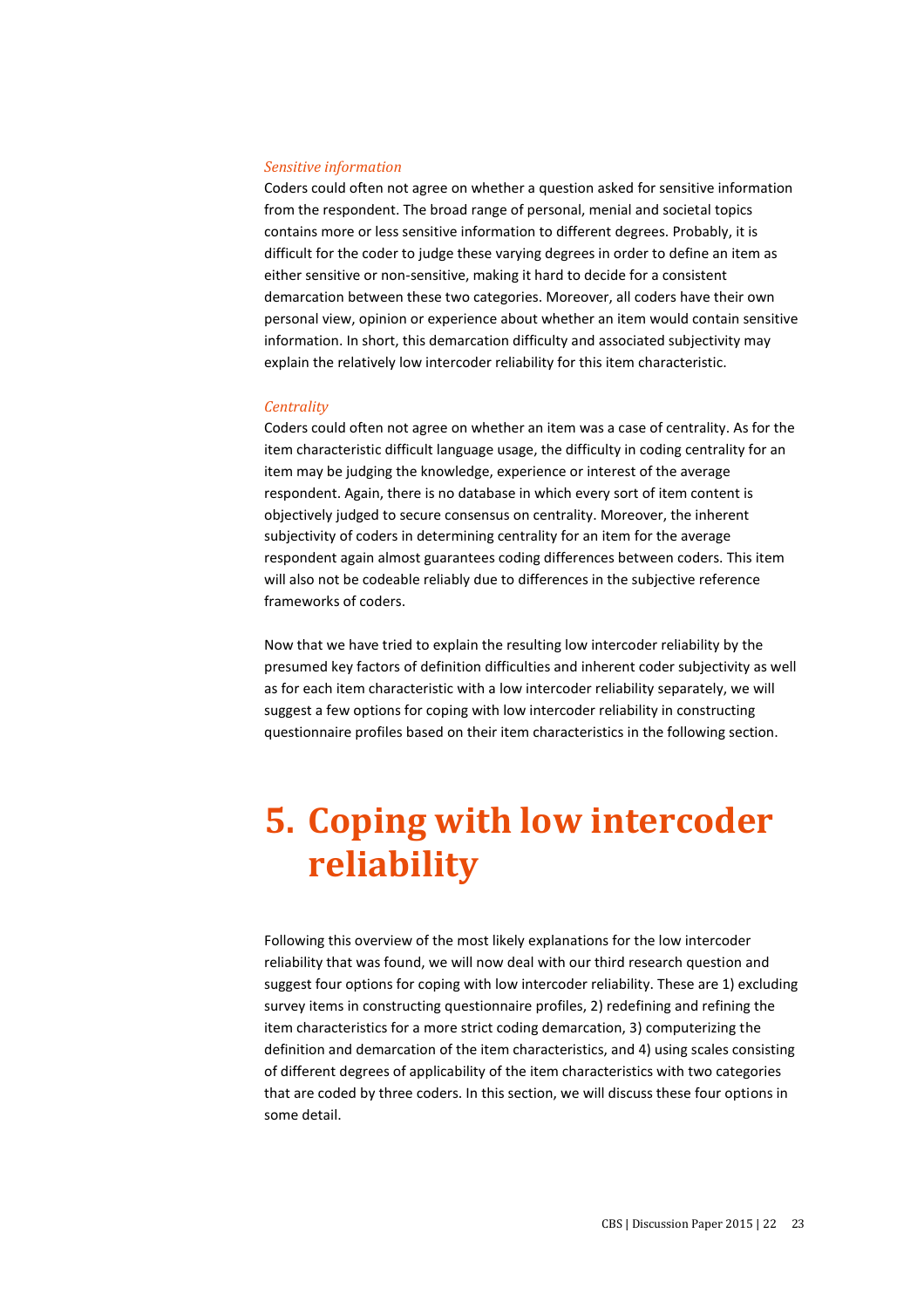### **5.1 Option 1: Excluding survey items**

A first option for coping with low intercoder reliability is the most simple and passive one, which is excluding all survey items in constructing questionnaire profiles for which no coding consensus was found for the concerned item characteristic. For instance, when two coders do not agree on whether a certain survey item contains difficult language usage, there is simply no coding consensus for the item characteristic difficult language usage for that specific survey item. Therefore, this specific survey item should not be included in a questionnaire profile for this item characteristic. The advantage of excluding such survey items is the solid and secure foundation on which the questionnaire profile is based for a specific item characteristic for a specific survey, with only items included for which full intercoder consensus is present. The disadvantage of excluding such survey items is that probably relatively many items will have to be excluded before being able to construct the questionnaire profile for the concerned item characteristic and survey. As relatively much information would be lost for constructing the questionnaire profile, this option does not seem to be preferable.

### **5.2 Option 2: Redefining and refining item characteristics**

A second option for coping with low intercoder reliability is to redefine the item characteristics in such a manner that they are conceptually even more narrow and specific than how they were used in the current experiment. For this purpose, all survey items for which low intercoder reliability was evident should be checked on the concerned item characteristic to investigate how the characteristic should be defined more narrow and specific. For instance, let us consider the item characteristic content of the question and the difficulty of distinguishing between the categories opinion and otherwise subjective. Here, it is necessary to check for all items for which low intercoder reliability was evident with a focus on the verbs that are used within the item. Surely, the main verb in an item determines whether the question asks for either an opinion or otherwise subjective. As stated earlier, relatively many items for which low intercoder reliability was found contained 'believe', 'consider', 'view', 'feel', or 'want' as the main verb. Then, for items containing one of these verbs, it has to be decided whether the item either asks for an opinion or asks for something otherwise subjective for each verb. By refining the definition of item characteristics in this way, coding demarcations will become more strict and intercoder reliability might be improved significantly for the concerned item characteristic. However, this option will not fully account for the inherent coder subjectivity of each coder during the actual coding procedure.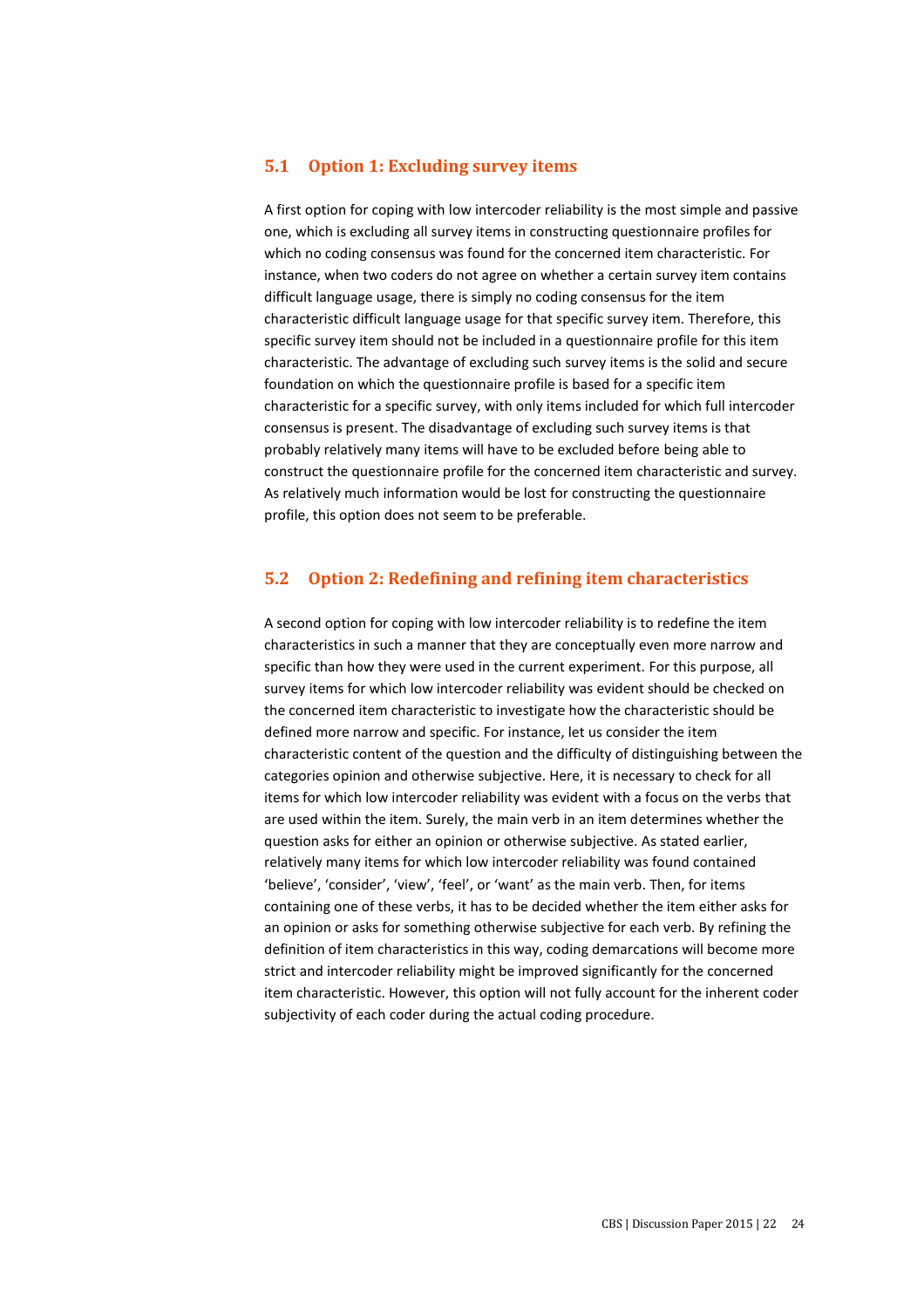# **5.3 Option 3: Computerizing the definition and demarcation of item characteristics**

To completely avoid the inherent coder subjectivity in the coding procedure, a third option for coping with low intercoder reliability is to computerize the definition and demarcation of item characteristics. By making use of computerized decisions between the different categories of an item characteristic, coder subjectivity is simply no part of the coding process anymore. Here, the definitions of the item characteristics and the demarcations between the categories are programmed by strict rules that cannot be deviated from. Let us consider the example of the item characteristic content of the question for the categories opinion and otherwise subjective again. Here, this would for instance imply that every verb for which no full consensus was evident is programmed to be attributed to either opinion or otherwise subjective. In this way, every verb would be subject to strictly one and only one of both categories. However, before this computerized coding procedure can actually be launched, the same steps from option 2 (see above) will have to be executed. Ironically, human decisions about those strict rules need to be made before they can actually be programmed.

Furthermore, this is just as true for the other item characteristics as it is for content of the question. For instance, let us consider the item characteristics emotional charge and sensitive information. It needs to be decided specifically when the topic or context of the item and the words within an item should be coded as emotionally charged or sensitive. For every specific topic and context and even for every word, strict rules should be made about the item's emotional and sensitive content. Moreover, these decisions and rules also need to distinguish specifically the often subtile differences between emotional charge and sensitive information. Exactly the same is true for, for instance, the item characteristics difficult language usage and centrality. Hence, in fact, the question rises to what extent such strict rules can actually be programmed to a realistic extent at all.

# **5.4 Option 4: Using item characteristic scales with multiple applicability categories**

For a way to avoid redefining and re-demarcating the item characteristics or programming strict rules for the coding procedure, a fourth option for coping with low intercoder reliability is to construct scales with multiple applicability categories for the item characteristics with two categories that are coded by three coders. Let us consider the item characteristic presumption of a filter question here. This characteristic was coded by three coders, meaning that either no, one, two, or three coders indicated its applicability for a certain item. Based on all items for which either no, one, two, or three coders indicated the characteristic's applicability, a questionnaire profile consisting of four respective categories could be constructed. Then, for the items of a survey, the characteristic presumption of a filter question is expressed on a gradual scale with four applicability categories, rather than on a dichotomous scale with only the categories applicable and not applicable. This profile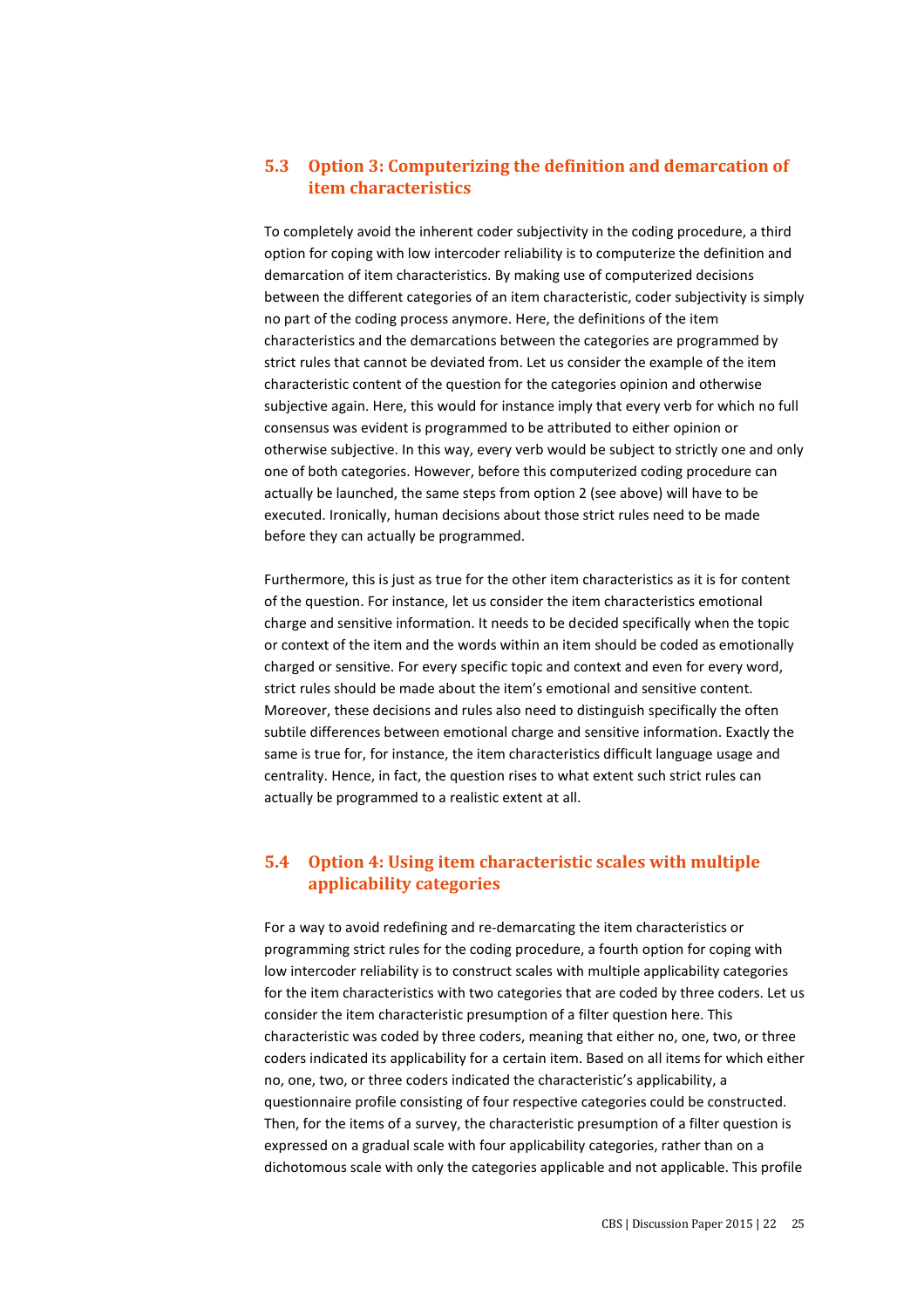can be used to investigate to what extent it explains variation in the influence of this item characteristic on evoking measurement effects. For instance, consider items that were coded as presumed to be a filter question by three coders versus two coders. Here, the influence on evoking measurement effects may appear relatively larger for items for which all three coders versus for items for which only two coders presumed them as filter questions. Exactly the same may be true for two coders versus one coder and for one coder versus no coders. In this way, the relative influences of each of these four categories can be compared directly to check for their potential different relations to the occurrence of measurement effects.

To be able to investigate and compare the categories of such an applicability scale, each category should contain enough items to base its profile on. For the current study, we calculated the relative frequencies of each category for all item characteristics with two coding categories that were coded by three coders. As can be seen in table 5.4.1, the applicability of the item characteristics is coded by all three coders for only relatively few items. Hence, it may not be feasible to construct a scale for all four category profiles, as relatively few items may not contain enough power to expose potential measurement effects. Here, an alternative option might be to pool the two categories with two and three coders into a single third category. Then, this third category may contain enough items and will consist of all items that were coded as applicable to the concerned item characteristic by at least two coders.

| Item characteristic      | No coder | One coder | Two coders | <b>Three coders</b> |
|--------------------------|----------|-----------|------------|---------------------|
|                          | (0)      | (1)       | (2)        | (3)                 |
| Difficult language usage | 0.59     | 0.28      | 0.11       | 0.02                |
| <b>Emotional charge</b>  | 0.73     | 0.20      | 0.04       | 0.02                |
| Presumption of a filter  | 0.53     | 0.25      | 0.13       | 0.09                |
| question                 |          |           |            |                     |
| Sensitive information    | 0.49     | 0.32      | 0.14       | 0.04                |
| Centrality               | 0.57     | 0.26      | 0.15       | 0.02                |
| Response complexity      | 0.91     | 0.06      | 0.03       | 0.00                |

# **5.4.1 Relative frequencies of the applicability of the hard item characteristics with two coding categories for the number of coders over all surveys**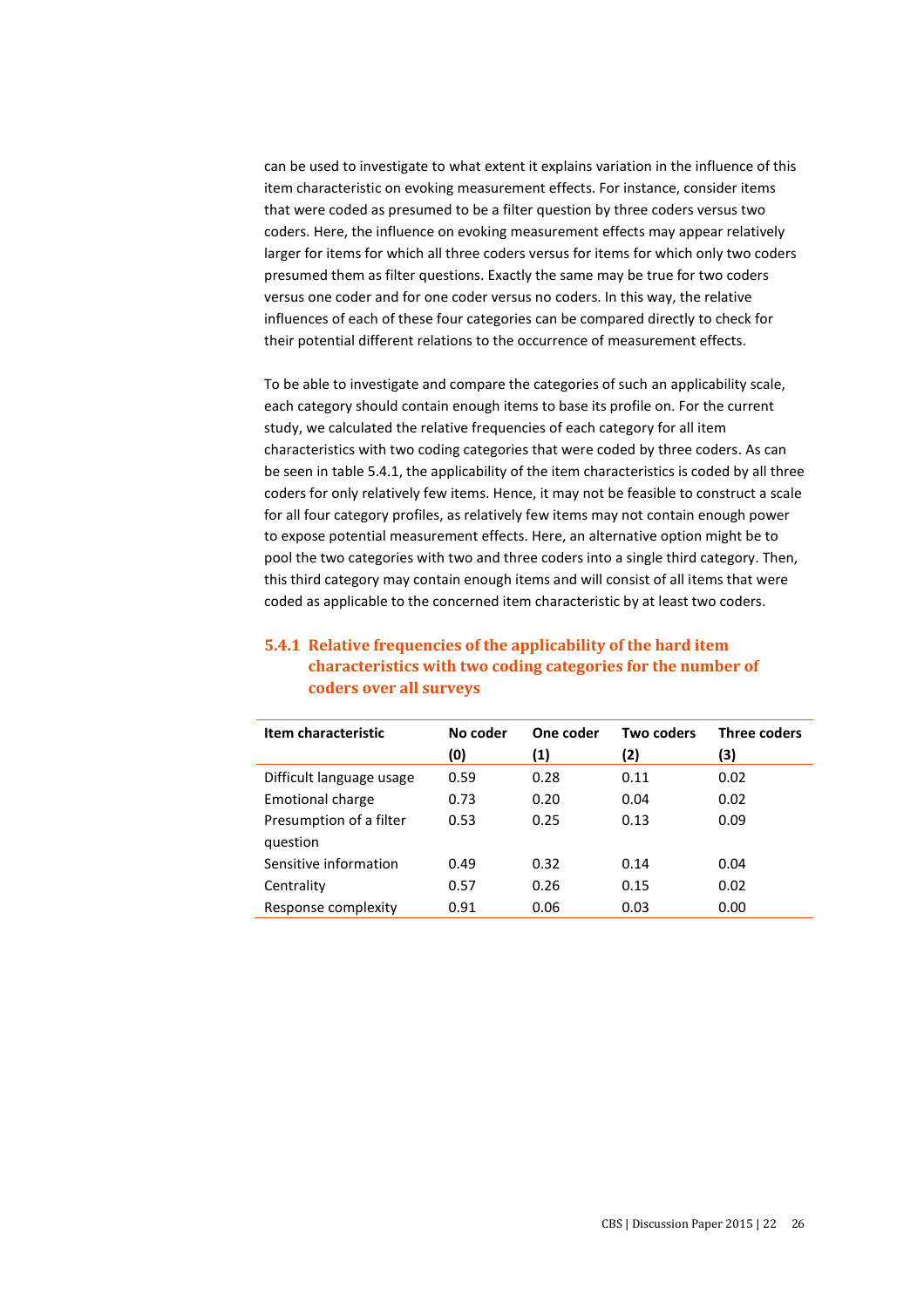# **6. Discussion**

In this study, we coded all 2470 items of 11 Dutch surveys on 16 item characteristics that are assumed to be relevant in evoking mode-specific measurement error according to the literature. We have investigated to what extent the coding of these item characteristics could be done reliably by multiple coders. In case of reasonably high intercoder reliability, so-called questionnaire profiles may be constructed. Questionnaire profiles summarize the characteristics of the items of a survey. If questionnaire profiles could be identified and would appear to explain variation in answering behaviour on the part of the respondent, they might be helpful in anticipating measurement effects. In case of relatively low intercoder reliability, however, questionnaire profiles cannot be constructed without difficulty. Low intercoder reliability would then need to be explained and suggestions should be made for coping with low intercoder reliability.

We found that item characteristics that are particularly influential in evoking measurement effects could not be coded reliably. For the characteristics content of the question, difficult language usage, emotional charge, sensitive information, presumption of a filter question, and centrality, a relatively low intercoder reliability was found. Surprisingly, also a low intercoder reliability was found for the characteristics formulation and clarification that are not particularly influential in evoking measurement effects per se. In general, the low intercoder reliability may be explained by the difficulty with which the item characteristics had to be defined and by the inherent subjective nature of the coding of survey items by coders. Coders sometimes differed substantially in their relative coding frequencies, depending on the concerned survey and characteristic. Some coders appeared to have the tendency to be generally conservative, while other coders seemed to be generally liberal in indicating the applicability of characteristics. This was especially evident for the characteristics that are particularly relevant to measurement effects. The coders were selected from three different institutions and we believe that they are representative for any set of coders in similar studies and institutions. We consider it unlikely that substantially different coding outcomes will result with another set of coders.

At the start of our study, we distinguished item characteristics that were coded by either two or three coders. In principle, we wanted the characteristics to be coded by two coders, but we assigned a third coder to characteristics that were supposed to be particularly relevant to evoking measurement effects according to the literature. Considering the study results, the intercoder reliability for characteristics coded by three coders was generally lower than for characteristics coded by two coders. However, it is difficult to say to what extent this can be explained by the different degree of difficulty of coding the characteristics versus to what extent this can be attributed to the different number of coders; the particularly relevant characteristics may have been relatively more difficult to code, but it is also obvious that consensus decreases as more coders are involved. First, the fixed intercoder probabilities for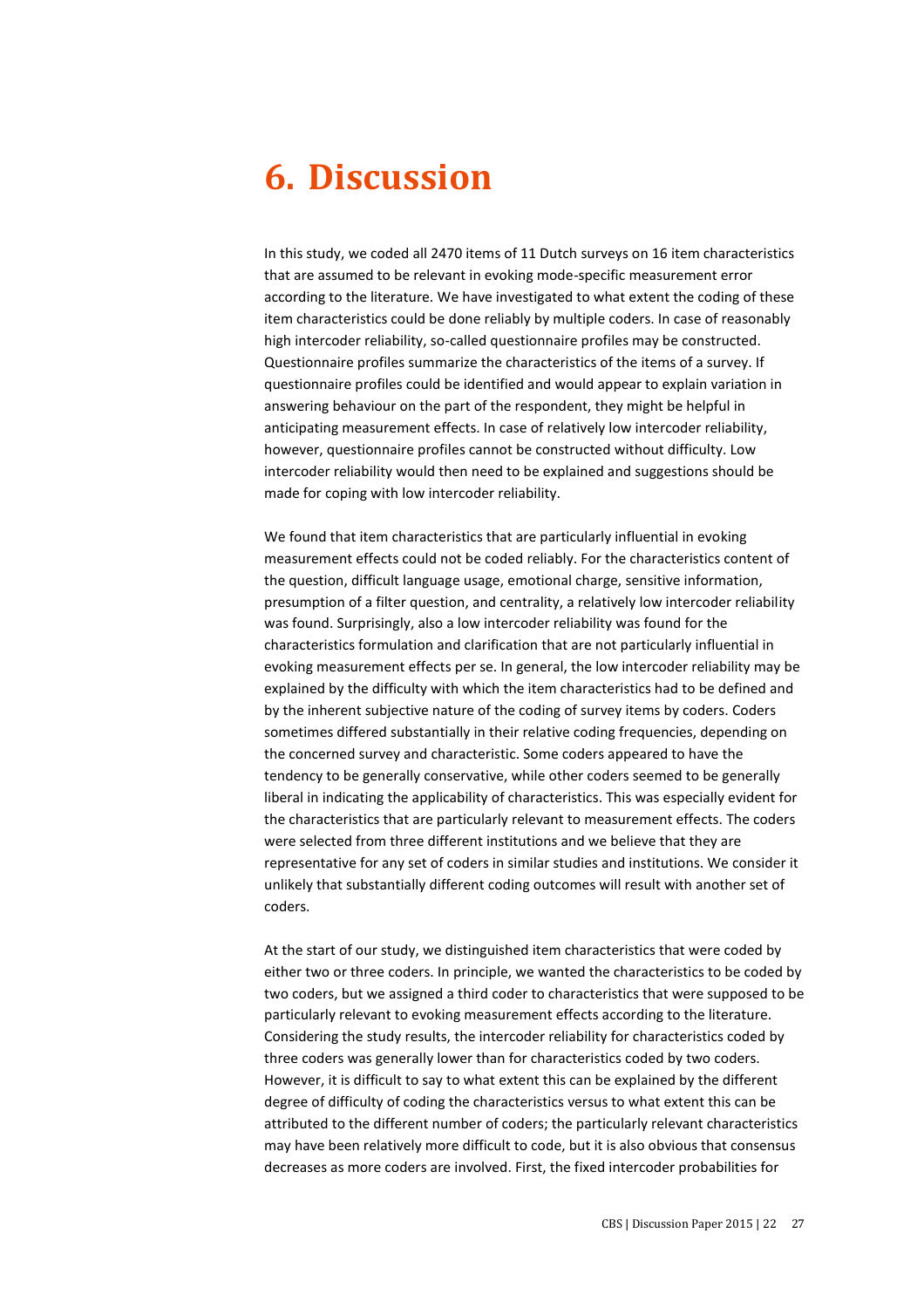most characteristics coded by three coders were clearly below the value of 0.90 that we set as a minimum as a reasonable intercoder probability, while the fixed intercoder probabilities for most characteristics coded by only two coders were clearly above this value (see table 4.2.1 in section 4.2 and table 2 in Appendix B). Second, for most characteristics coded by three coders, the intercoder reliabilities for all three pairs of coders showed that either one, two or all three pairs of coders had an intercoder reliability below the value of 0.80 that we set as a minimum for reasonable intercoder reliability (see table 4.2.2 in section 4.2). Based on both the intercoder probabilities that are assumed to be fixed and equal for each coder and the intercoder reliabilities for the pairs of coders, this means that characteristics particularly relevant to measurement effects were relatively more difficult to code.

It must be noted that, according to the coders, the occurrence of some characteristics was relatively rare (see table 4.1.2 in section 4.1). The rareness of a characteristic is logically related to the intercoder reliability of a characteristic. For instance, let us consider the characteristic mismatch with an intercoder reliability of 0.98 and a relative frequency of 0.02. This means that, for almost all items, both coders did not indicate its applicability, explaining the high intercoder reliability of 0.98. Thus, for the remaining 0.02 percent of all items, one of the two coders indicated the applicability of the characteristic mismatch and the other coder did not. In fact, there were no items at all for this characteristic for which both coders indicated the applicability. This means that the high intercoder reliability for this characteristic is solely based on the majority of items for which both coders did not indicate the applicability. In short, when a characteristic appears to be rare, a high intercoder reliability is a logical result and may mask a low consensus for those items on the boundary of having the characteristic.

Despite the potential limitations in our study, the results may have far-reaching consequences for the literature on measurement error and survey design features. Although there are obvious associations between question complexity, question centrality, question sensitivity and measurement error, these features are not easily identified; they may lead to inconsistent, weak or even spurious conclusions. To be able to construct questionnaire profiles to investigate their relation to measurement effects, more research needs to be done. Based on the results of our study, questionnaire profiles cannot be constructed without difficulty. This is especially evident for characteristics that are particularly relevant to measurement effects. Four options to cope with low intercoder reliability were suggested: Excluding items for which no consensus was found, redefining the item characteristics, computerizing the item characteristics, and using applicability scales for the item characteristics. Excluding items for which no coder consensus was found and computerizing the item characteristics do not seem to be attractive options to base questionnaire profiles on. The former option would mean a relatively large loss of information and the latter option would be time consuming and still contain a substantial subjective element in deciding on the definitions of the characteristics and the coding rules. In constructing valuable questionnaire profiles, it seems plausible to investigate the items for which no consensus was found. By drawing up an inventory of these items and using the literature, the definitions of characteristics could be complemented and part of these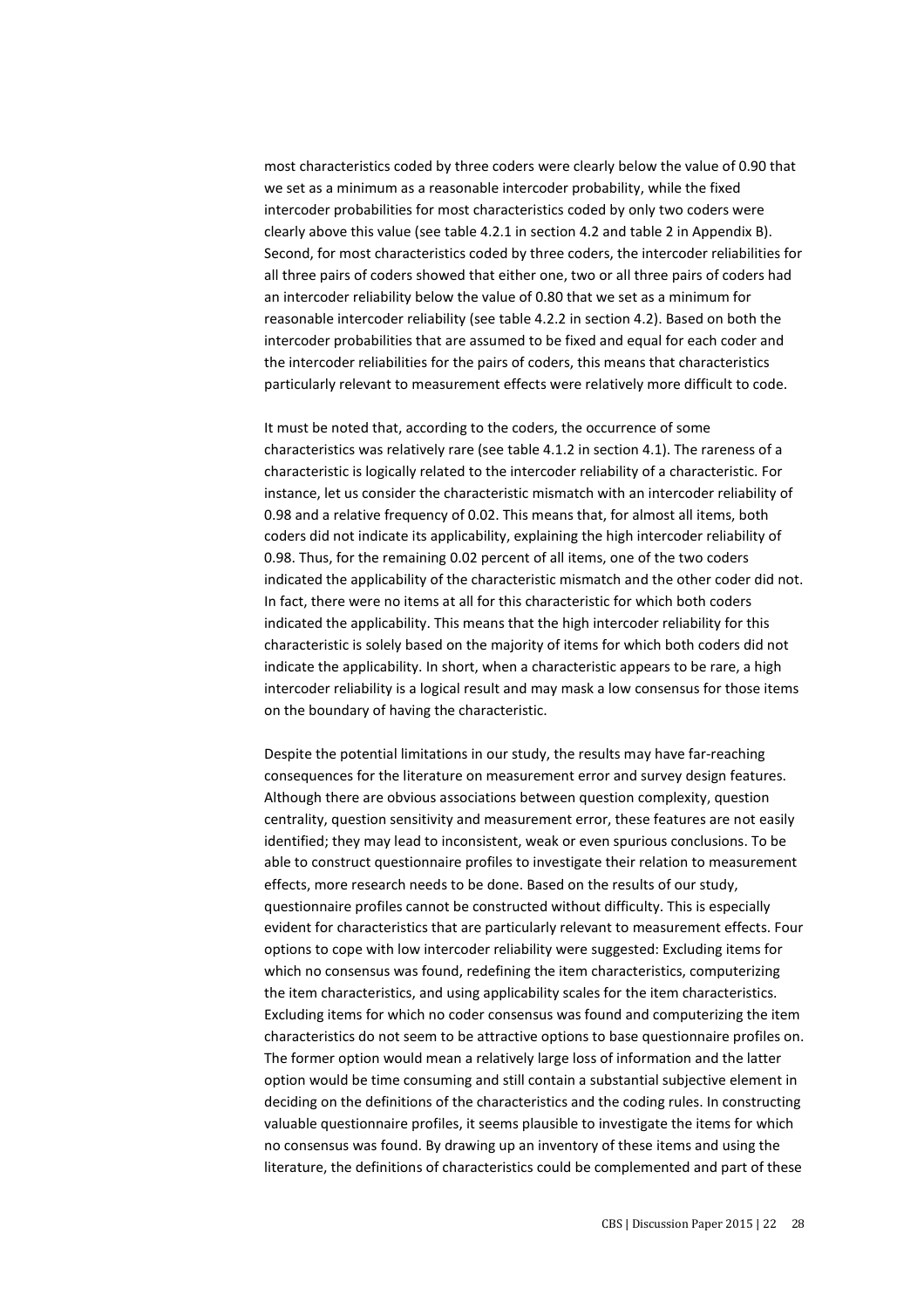items may still be coded unambiguously for at least the 'easy' characteristics that did not have a reasonable intercoder reliability. For the characteristics particularly relevant to measurement effects, the applicability scales may also be used for items for which no consensus was found to obtain an indicative questionnaire profile for a survey.

#### **Acknowledgements**

We would like to thank Rachel Vis-Visschers for her contribution to the pilot study and her review of the draft paper, Vivian Meertens for her review of the draft paper and Rodinde Pauw for coding the 'easy' item characteristics.

# **References**

Bassili, John N. and B. Stacey Scott 1996. "Response Latency as a Signal to Question Problems in Survey Research." Public Opinion Quarterly 60(3):390-399.

Beukenhorst, Dirkjan, Bart Buelens, Frank Engelen, Jan van der Laan, Vivian Meertens, and Barry Schouten 2013. "The impact of Survey item characteristics on modespecific measurement bias in the Crime Victimisation Survey." Discussion paper 201416. Statistics Netherlands, Den Haag.

Bosley, John, Monica Dashen, and Jean E. Fox 1999. "When should we ask follow-up questions about items in lists?" Proceedings of the Survey Research Methods Section of the American Statistical Association :749-754.

Buelens, Bart and Jan van den Brakel 2011. "Inference in surveys with sequential mixed-mode data collection." Discussion paper 201121. Statistics Netherlands, Heerlen.

Buelens, Bart, Jan van der Laan, Barry Schouten, Jan van den Brakel, Joep Burger, and Thomas Klausch 2012. "Disentangling mode-specific selection and measurement bias in social surveys." Discussion paper 201211. Statistics Netherlands, Den Haag.

Campanelli, Pamela, Gerry Nicolaas, Annette Jäckle, Peter Lynn, Steven Hope, Margaret Blake, and Michelle Gray 2011. "A classification of question characteristics relevant to measurement (error) and consequently important for mixed mode questionnaire design." Paper presented at the Royal Statistical Society, October 11, London, UK.

De Leeuw, Edith D. 2005. "To Mix or Not to Mix Data Collection Modes in Surveys." Journal of Official Statistics 21(2):233-255.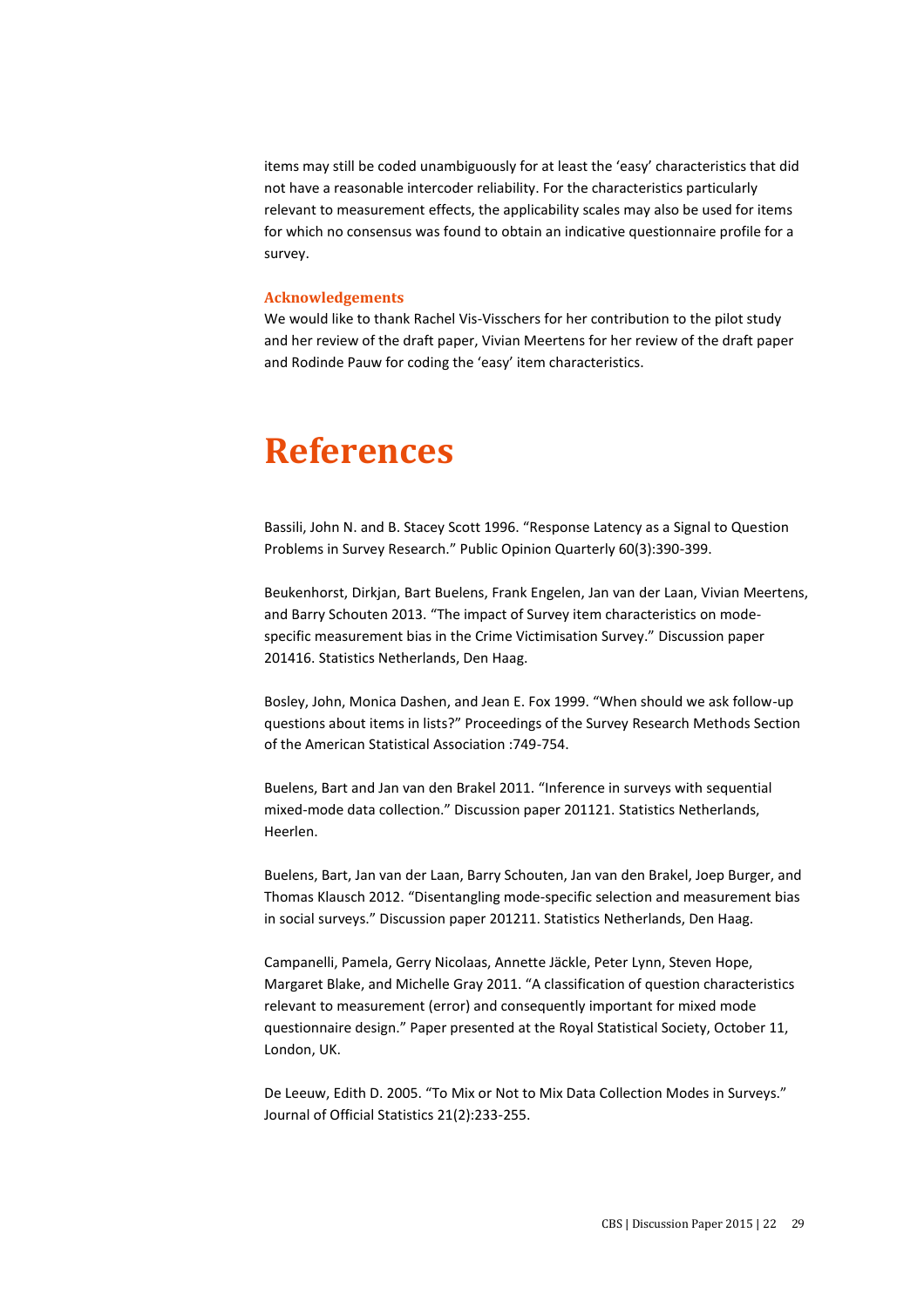Eckman, Stephanie, Frauke Kreuter, Antje Kirchner, Annette Jäckle, Roger Tourangeau, and Stanley Presser 2014. "Assessing the Mechanisms of Misreporting to Filter Questions in Surveys." Public Opinion Quarterly 78(3):721-733.

Fleiss, Joseph L. 1971. "Measuring nominal scale agreement among many raters." Psychological Bulletin 76(5):378-382.

Foddy, William 1993. Constructing Questions for Interviews and Questionnaires: Theory and Practice in Social Research. Cambridge: Cambridge University Press.Fowler, Floyd J., Jr. 1995. Improving Survey Questions: Design and Evaluation. Applied Social Research Methods Series, 38. Thousand Oaks, CA: Sage Publications.

Fowler, Floyd J., Jr. and Thomas W. Mangione 1990. Standardized Survey Interviewing: Minimizing Interviewer-Related Error. Applied Social Research Methods Series, 18. Newbury Park, CA: Sage Publications.

Gallhofer, Irmtraud N., Annette Scherpenzeel, and Willem E. Saris 2007. "The codebook for the SQP program", available at ([http://sqp.upf.edu\)](http://sqp.upf.edu/).

Klausch, Thomas, Joop J. Hox, and Barry Schouten 2013. "Measurement Effects of Survey Mode on the Equivalence of Attitudinal Rating Scale Questions." Sociological Methods and Research 42(3):227-263.

Kreuter, Frauke, Susan McCulloch, Stanley Presser, and Roger Tourangeau 2011. "The Effects of Asking Filter Questions in Interleafed versus Grouped Format." Sociological Methods and Research 40(1):80-104.

Kreuter, Frauke, Stanley Presser, and Roger Tourangeau 2008. "Social Desirability Bias in CATI, IVR, and Web Surveys: The Effects of Mode and Question Sensitivity." Public Opinion Quarterly 72(5):847-865.

Krosnick, Jon A. 1991. "Response strategies for coping with the cognitive demands of attitude measures in surveys." Applied Cognitive Psychology 5(3): 213-236.

Lensvelt-Mulders, Gerty J. L. M. 2008. "Surveying sensitive topics." Pp. 461-478 in International Handbook Of Survey Methodology, edited by E. D. de Leeuw, J. J. Hox, and D. A. Dillman. New York: Taylor & Francis, Psychology Press, EAM series.

Lenzner, Timo, Lars Kaczmirek, and Alwine Lenzner 2009. "Cognitive burden of survey questions and response times: A psycholinguistic experiment." Applied Cognitive Psychology 24(7): 1003-1020.

Lozar Manfreda, Katja and Vasja Vehovar 2002. "Mode effect in web surveys." In the proceedings from The American Association for Public Opinion Research (AAPOR) 57th Annual Conference, 2002,

(http://www.amstat.org/sections/srms/Proceedings/y2002/files/JSM2002- 000972.pdf)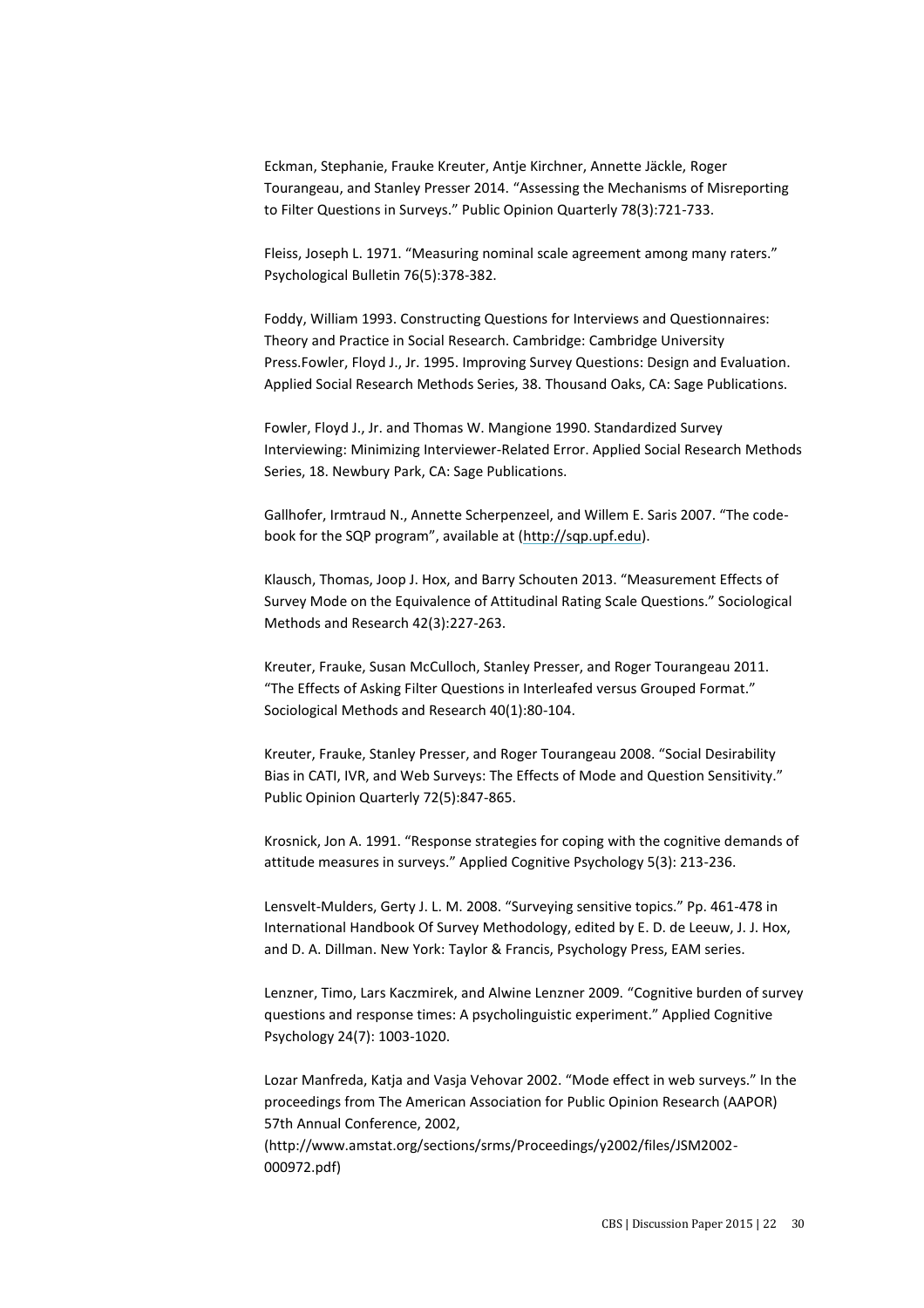Roberts, Caroline 2007. "Mixing modes of data collection in surveys: A methodological review." ESRC National Centre for Research Methods, NCRM Methods Review Papers, NCRM/008, UK.

Saris, Willem E. and Irmtraud Gallhofer 2007. "Estimation of the effects of measurement characteristics on the quality of survey questions." Survey Research Methods 1(1):29-43.

Saris, Willem E., Jon A. Krosnick, Melanie Revilla, and Eric M. Shaeffer 2010. "Comparing Questions with Agree/Disagree Response Options to Questions with Item-Specific Response Options." Survey Research Methods 4(1):61-79.

Schonlau, Matthias, Kinga Zapert, Lisa Payne Simon, Katherine Sanstad, Sue Marcus, John Adams, Mark Spranca, Hongjun Kan, Rachel Turner, and Sandra Berry. 2004. "A Comparison Between a Propensity Weighted Web Survey and an Identical RDD Survey." Social Science Computer Review 22(1):128-138.

Tourangeau, Roger, Lance J. Rips, and Kenneth Rasinski 2000. The psychology of survey response. Cambridge: Cambridge University Press.

Tourangeau, Roger and Ting Yan 2007. "Sensitive Questions in Surveys." Psychological Bulletin 133(5):859-883.

Van der Vaart, Wander 1996. Inquiring into the Past: Data Quality of Responses to Retrospective Questions. PhD dissertation Vrije Universiteit Amsterdam.

Van der Vaart, Wander, Johannes van der Zouwen, and Wil Dijkstra 1995. "Retrospective questions: data quality, task difficulty, and the use of a checklist." Quality and Quantity 29(3):299-315.

Van der Zouwen, Johannes 2000. "An assessment of the difficulty of questions used in the ISSP-questionnaires, the clarity of their wording and the comparability of the responses." ZA-Informationen 45:96-114.

Van der Zouwen, Johannes and Wil Dijkstra 1996. "The Impact of the Question on the Interactions in Survey-Interviews." Paper presented at the Fourth International ISA Conference on Social Science Methodology (Essex '96), July 1-5, University of Essex, Colchester UK.

Vannieuwenhuyze, Jorre, Geert Loosveldt, and Geert Molenberghs 2010. "A Method for Evaluating Mode Effects in Mixed-mode Surveys." Public Opinion Quarterly 74(5):1027-1045.

Ye, Cong, Jenna Fulton, and Roger Tourangeau 2011. "More positive or More Extreme? A Meta-Analysis of Mode Differences in Response Choice." Public Opinion Quarterly 75(2):349-365.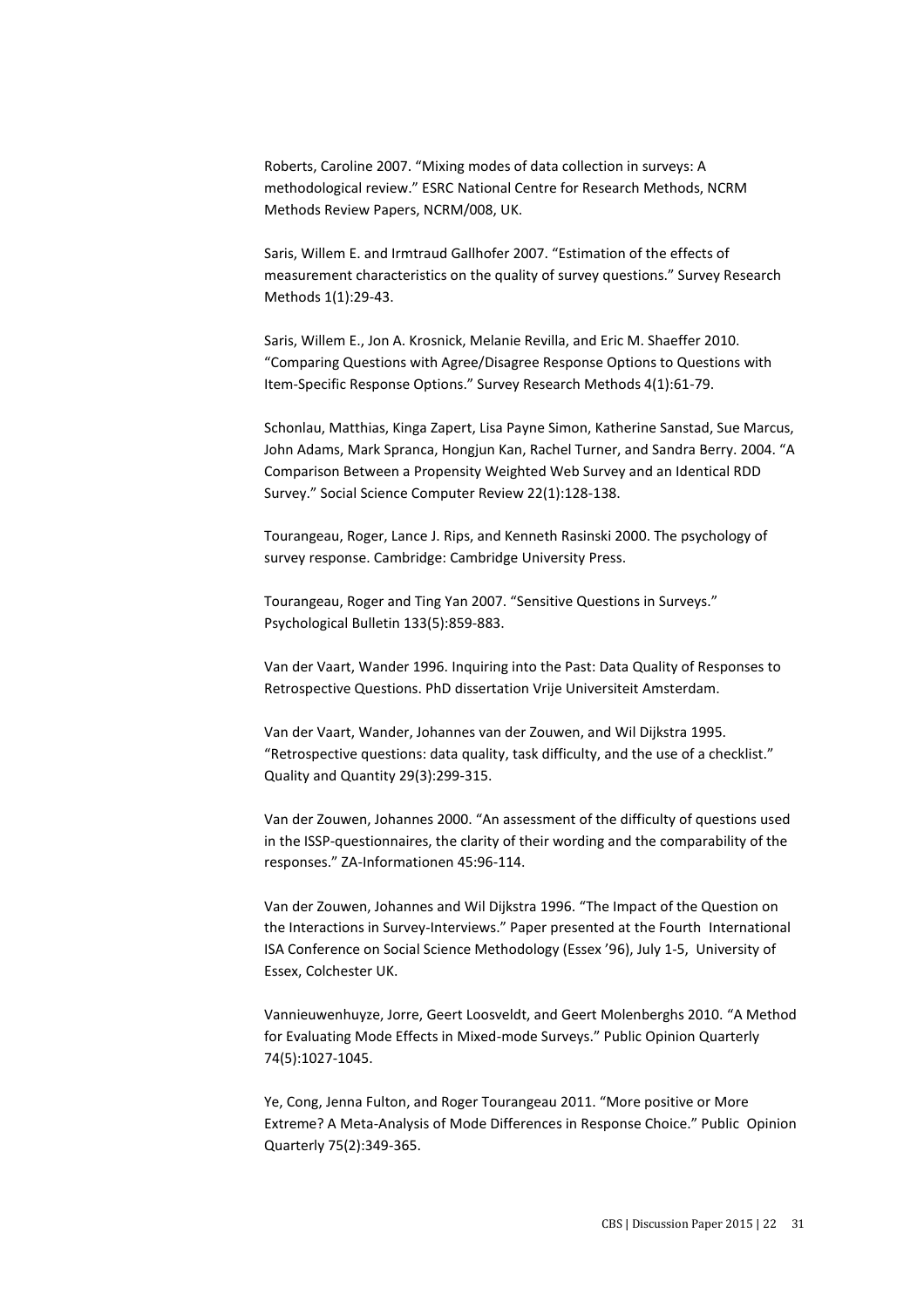# **Appendix A**

# **Table 1. Definitions of the item characteristics coded by one coder and their coding numbers and categories.**

| Item                  | <b>Definition</b>                      | <b>Coding numbers and</b> |
|-----------------------|----------------------------------------|---------------------------|
| <b>Characteristic</b> |                                        | categories                |
| Number of words       | How many words does the text of an     | $0 \le 25$ words          |
|                       | item (clarifications included) contain | $1 > 25$ words            |
|                       | up to the answering categories?        |                           |
| <b>Factual filter</b> | Is the question a factual filter       | 0 no                      |
| question              | question?                              | 1 yes                     |
| Measurement           | What is the measurement level of       | 0 closed nominal          |
| level                 | the answering categories?              | 1 closed ordinal          |
|                       |                                        | 2 open numeric            |
|                       |                                        | 3 open non-numeric        |
| Number of             | How many answering options does        | 0 not applicable          |
| answering options     | the item contain?                      | 11 or 2 categories        |
|                       |                                        | 2 3 to 5 categories       |
|                       |                                        | 3 6 or more categories    |
| Answer as a mark      | Does the question need to be           | 0 not applicable          |
|                       | answered as a mark from 0 or 1 to      | 1 no                      |
|                       | 10?                                    | 2 yes                     |
| Polarity of the       | Is the polarity of the answering scale | 0 not applicable          |
| scale                 | unipolar or bipolar?                   | 1 unipolar                |
|                       |                                        | 2 bipolar                 |
| Balance of the        | Is the answering scale balanced or     | 0 not applicable          |
| scale                 | unbalanced?                            | 1 balanced answering      |
|                       |                                        | scale                     |
|                       |                                        | 2 unbalanced answering    |
|                       |                                        | scale                     |
| Neutrally             | Does the answering scale contain a     | 0 not applicable          |
| formulated            | neutrally formulated middle            | 1 with middle category    |
| middle category       | category?                              | 2 without middle          |
|                       |                                        | category                  |
| Direction of          | What is the direction of the           | 0 not applicable          |
| the scale             | answering scale?                       | 1 from positive to        |
|                       |                                        | negative                  |
|                       |                                        | 2 from negative to        |
|                       |                                        | positive                  |
| Labels of the scale   | Do the categories of the answering     | 0 not applicable          |
|                       | scale contain labels?                  | 1 no labels               |
|                       |                                        | 2 partly labeled          |
|                       |                                        | 3 fully labeled           |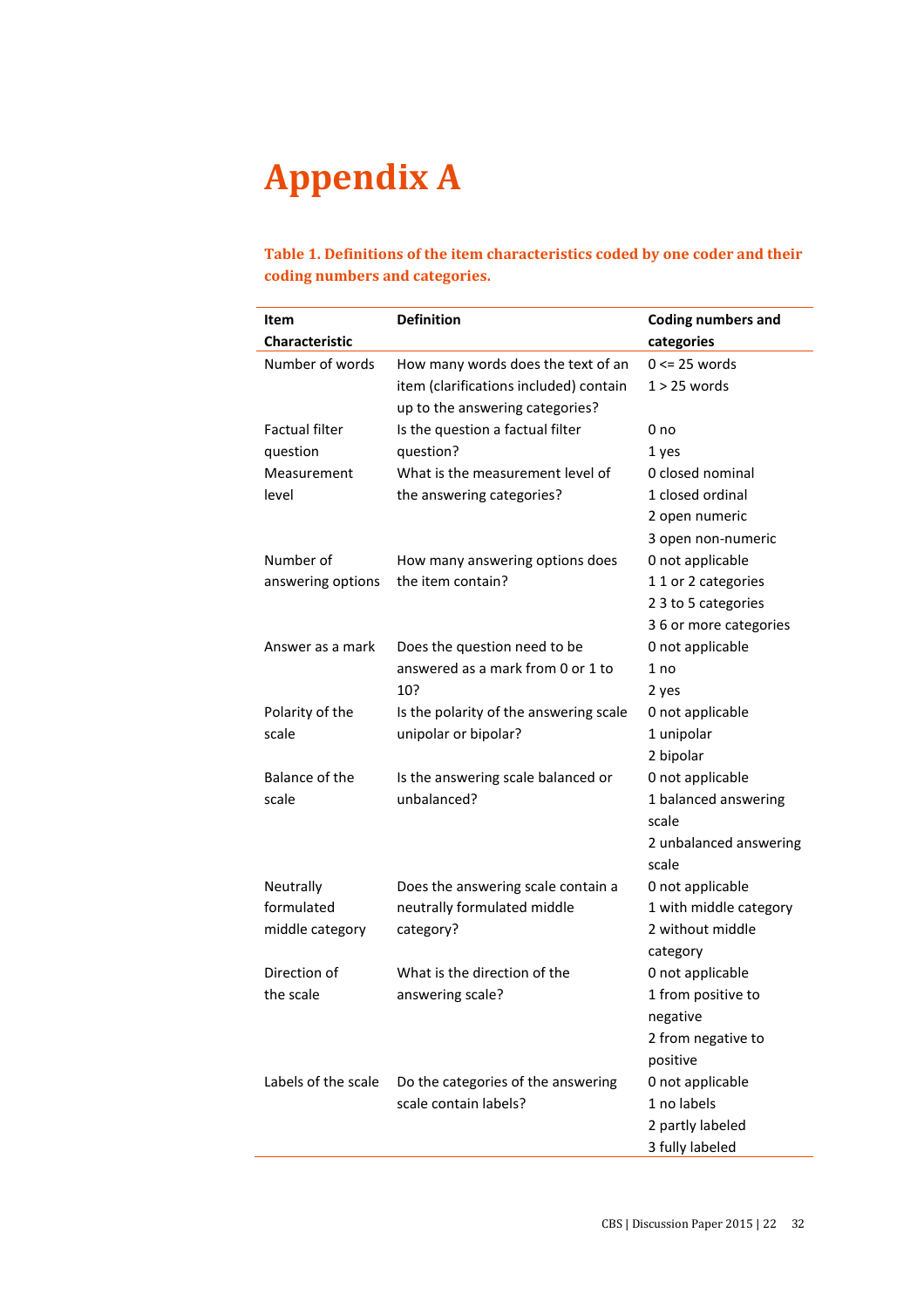| Item                  | <b>Definition</b>                     | <b>Coding numbers and</b> |
|-----------------------|---------------------------------------|---------------------------|
| <b>Characteristic</b> |                                       | categories                |
| 'Don't know'          | Is 'don't know' an explicit answering | 0 no                      |
| explicitly present    | option?                               | 1 yes                     |
| Item part of a        | Is the item part of an item battery?  | 0 <sub>no</sub>           |
| battery               |                                       | 1 yes                     |
| Relative position     | What is the relative position of the  |                           |
| of item in battery    | concerned item in the item battery?   |                           |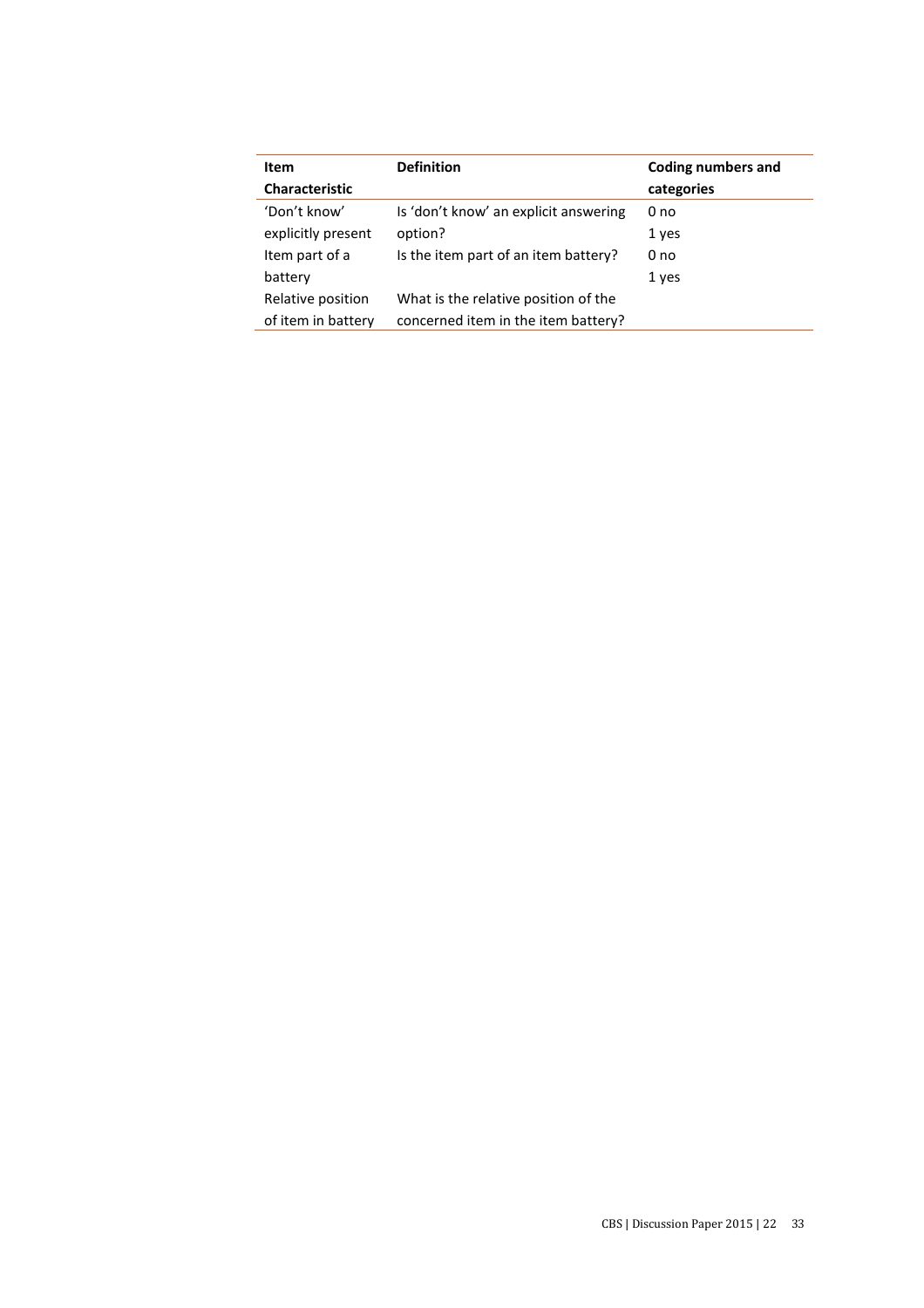# **Appendix B**

Let us consider the fixed probability that coders correctly indicate the true category for an item characteristic with the two coding categories applicable and not applicable. This probability consists of 1) the probability that the characteristic is applicable to an item and the coders correctly indicate its applicability, and 2) the probability that the characteristic is not applicable to an item and the coders correctly indicate its non-applicability. By combining these two probabilities, we get Formula 1:

$$
\lambda^m + (1 - \lambda)^m, \tag{1}
$$

where  $\lambda$  is the fixed probability that coders correctly indicate the true category for a characteristic and m is the number of coders. By using Formula 1, we can calculate the probability –the intercoder agreement– that m coders indicate a characteristic on the same category for each fixed probability λ. See table 2 for the intercoder reliability for specific values of  $\lambda$  for two and three coders. By means of table 2, we are able to compare the intercoder reliability for two versus three coders to determine that the intercoder reliability decreases relatively faster for three coders versus two coders. For instance, for a fixed coder probability λ of 0.90, the intercoder reliability is 0.82 for two coders, but only 0.73 for three coders. Merely on the basis of the fixed coder probability, we expect the intercoder reliability for item characteristics with two coding categories to be lower for three coders than for two coders.

| λ    | $m = 2$      | $m = 3$ |
|------|--------------|---------|
| 1    | $\mathbf{1}$ | 1       |
| 0.95 | 0.91         | 0.86    |
| 0.90 | 0.82         | 0.73    |
| 0.85 | 0.75         | 0.62    |
| 0.80 | 0.68         | 0.52    |
| 0.75 | 0.63         | 0.44    |
| 0.70 | 0.58         | 0.37    |
| 0.65 | 0.55         | 0.32    |
| 0.60 | 0.52         | 0.28    |
| 0.55 | 0.51         | 0.26    |
| 0.50 | 0.50         | 0.25    |

### **Table 2. The intercoder reliability based on the fixed true coding probability λ and the number of coders m**